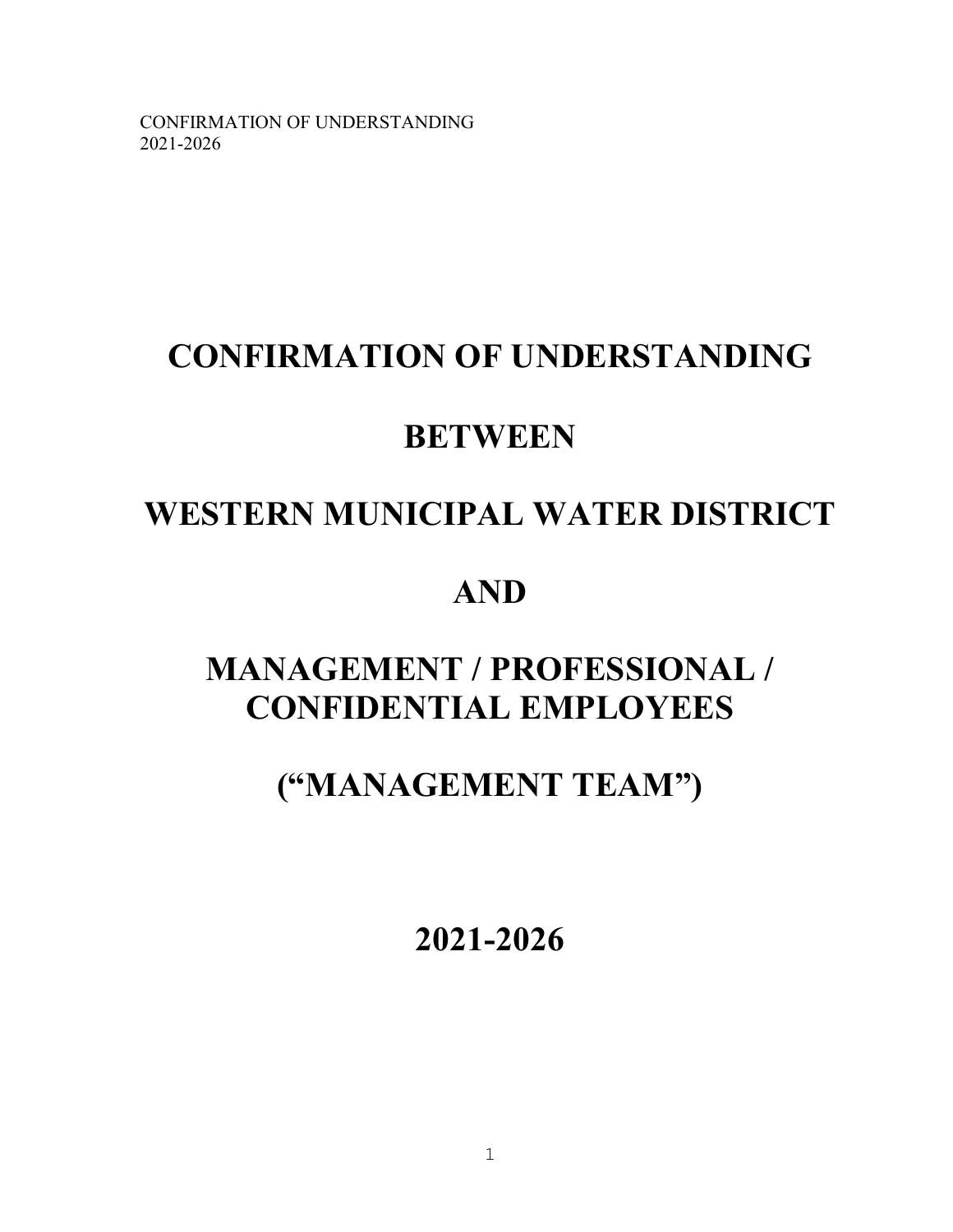# Table of Contents

| .12 |
|-----|
|     |
|     |
|     |
|     |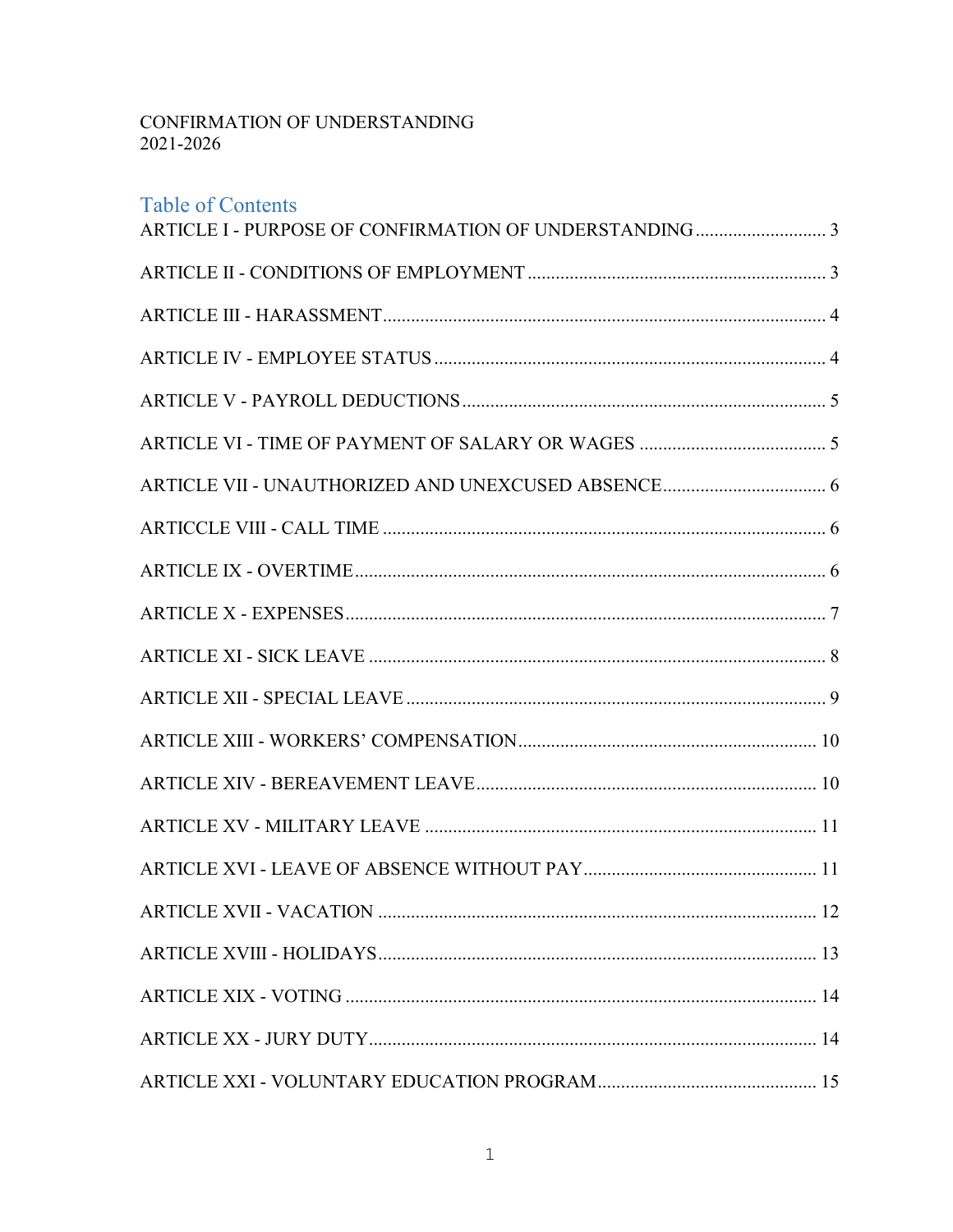| ARTICLE XXIV - GROUP MEDICAL, DENTAL, AND VISION PLAN 17           |
|--------------------------------------------------------------------|
|                                                                    |
| ARTICLE XXVI - GROUP LIFE AND LONG-TERM DISABILITY INSURANCE PLANS |
| ARTICLE XXVII - SHORT-TERM DISABILITY INSURANCE PLAN 20            |
|                                                                    |
| ARTICLE XXVIX - UNIFORMS AND SAFETY-TOED FOOTWEAR  21              |
|                                                                    |
|                                                                    |
|                                                                    |
|                                                                    |
|                                                                    |
| ARTICLE XXXV - ALTERNATIVE WORKWEEK AND TELECOMMUTING  23          |
|                                                                    |
|                                                                    |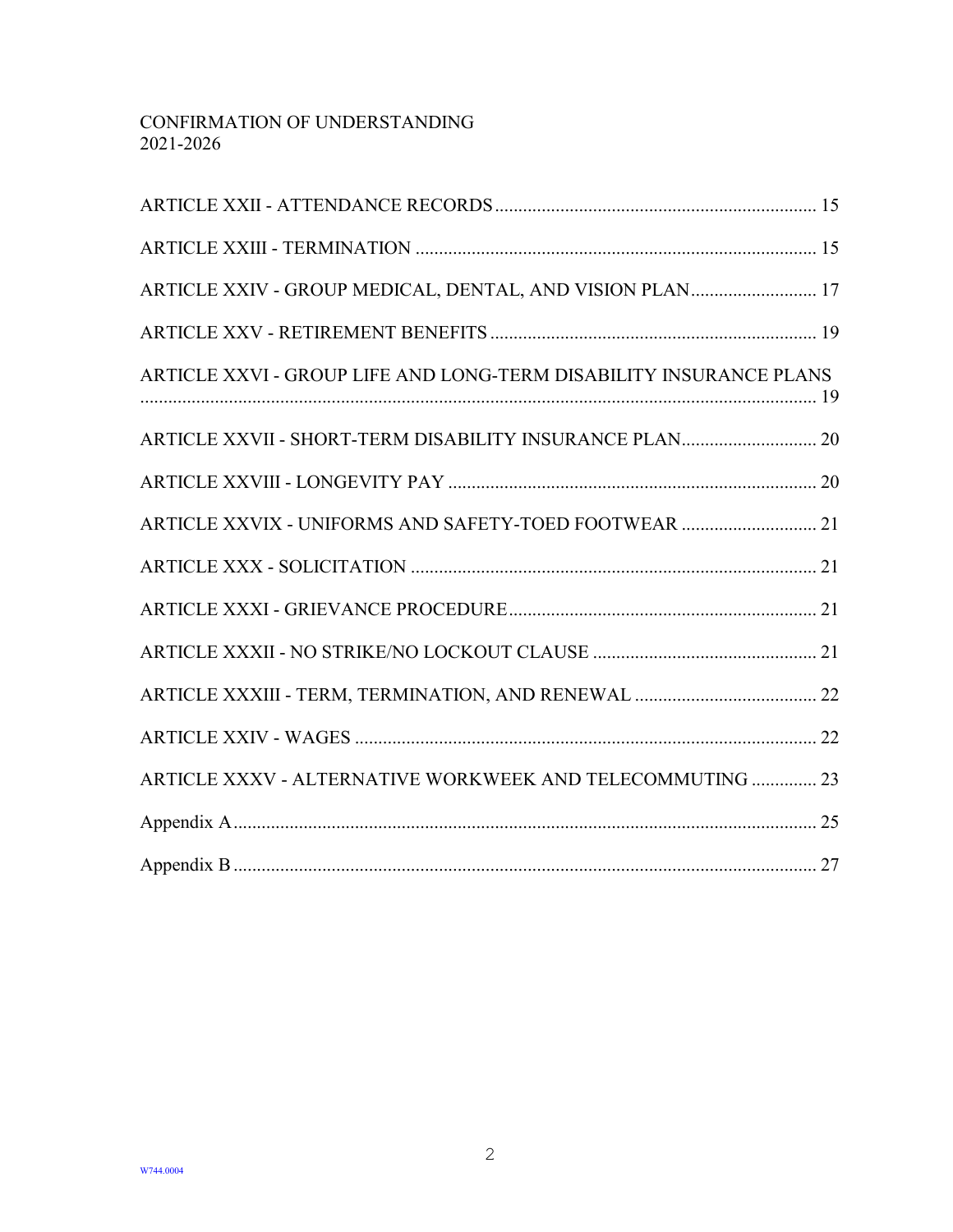## **CONFIRMATION OF UNDERSTANDING BETWEEN WESTERN MUNICIPAL WATER DISTRICT AND MANAGEMENT/PROFESSIONAL/CONFIDENTIAL EMPLOYEES ("MANAGEMENT TEAM")**

#### **ARTICLE I**

#### PURPOSE OF CONFIRMATION OF UNDERSTANDING

<span id="page-3-0"></span>The purpose of this letter is to confirm Western Municipal Water District's (hereinafter referred to as "District") understanding regarding certain terms and conditions of employment for the District's Management/Professional/Confidential Employees (hereinafter referred to as "Management Team") in the form of a written Confirmation of Understanding (COU). In reaching this understanding, both the District and the Management Team Employees agree and recognize that neither the understanding nor the discussion surrounding it should constitute or imply that the District has recognized or certified the Management Team as an appropriate bargaining unit or the exclusive representative for the Management Team Employees. The District has chosen to allow the Management Team Employees to participate in Wage and Benefit discussions. The terms and conditions of this understanding shall be applicable to Employees in those classifications set forth in Appendix A commencing July 1, 2021 and ending June 30, 2026. No modifications will be made to this COU without prior notice and without meeting with representatives of this group to allow for discussions regarding any proposed changes, however, this shall not include discussions regarding title changes or salary adjustments.

#### **ARTICLE II** CONDITIONS OF EMPLOYMENT

<span id="page-3-1"></span>All persons considered for employment with the District shall be of good character and qualified to perform the duties of the position for which they are considered. Further, all employees of the District, as public employees, are considered disaster service workers under the California Government Code and must perform disaster service duties as requested by their supervisor to assist the District in carrying out its responsibilities during times of disaster. No Employee of the District, nor any person seeking employment with the District, shall be discriminated against because of race, color, age (40 or over), national origin, ancestry, sex, religious creed, sexual orientation, gender, gender identity, gender expression, marital status, medical condition, genetic information, disability, military or veteran status, pregnancy, childbirth and related medical conditions, or any other characteristic protected by applicable federal, state or local laws and ordinances. Persons offered employment with the District shall be required to furnish proof of work eligibility and identity, as required by applicable law.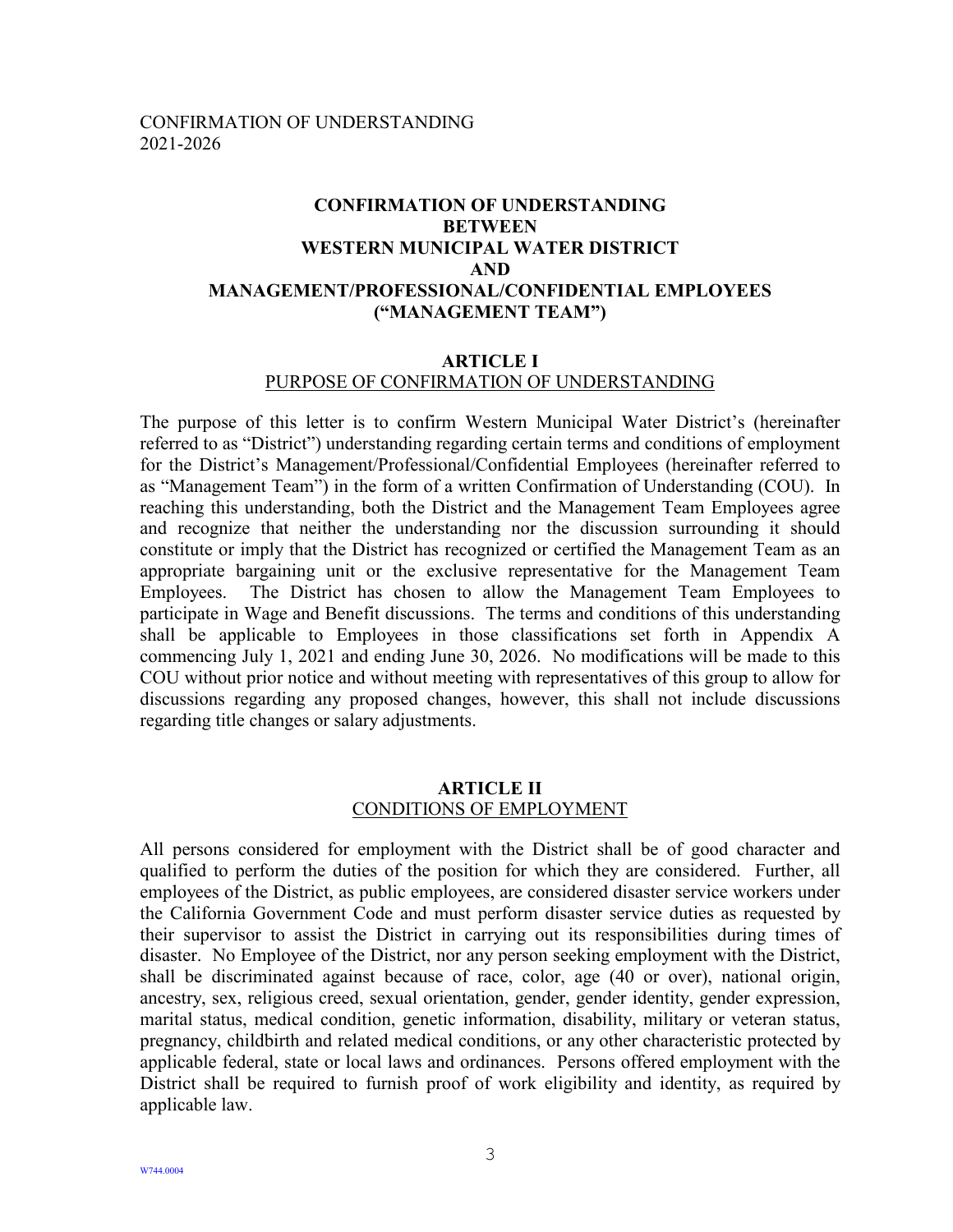Depending on the position applied for, the applicant will be required to:

- 1. Take and pass a physical examination following an offer of employment, at the expense of the District. The District reserves the right to hire only those prospective Employees who, as evidenced by the results of such physical examination, are able to perform the essential functions of the position for which they are applying, with or without reasonable accommodation;
- 2. Furnish evidence of a valid California Driver License and a driving record acceptable to the General Manager. The District reserves the right, as an insurance requirement, to request updates of Employee driving records directly from the Department of Motor Vehicles. Failure to maintain a driving record acceptable to the General Manager can result in termination;
- 3. The District agrees to comply with applicable laws.

#### **ARTICLE III** HARASSMENT

<span id="page-4-0"></span>All Employees are to be treated with dignity and respect. Sexual harassment or harassment for any reason, such as race, color, age (40 or over), national origin, ancestry, sex, religious creed, sexual orientation, gender, gender identity, gender expression, marital status, medical condition, genetic information, disability, military or veteran status, pregnancy, childbirth and related medical conditions, or any other characteristic protected by applicable federal, state, or local laws and ordinances by another Employee or Supervisor will not be tolerated. Any Employee who condones, participates in, or initiates such harassment will be subject to appropriate disciplinary action up to and including termination.

Any incident of harassment is to immediately be reported to the General Manager, or his designee, your Supervisor, or the Human Resources Director, and it will be investigated immediately.

### **ARTICLE IV** EMPLOYEE STATUS

<span id="page-4-1"></span>Except for employees hired into at will positions as set forth in the District's Employer-Employee Relations Resolution, a newly hired Employee has probationary status for the first six (6) months of employment. Probation may be extended for an additional three (3) months at the discretion of the District. The probationary period is an essential part of the selection process, which is used for the most effective adjustment of the new Employee and to make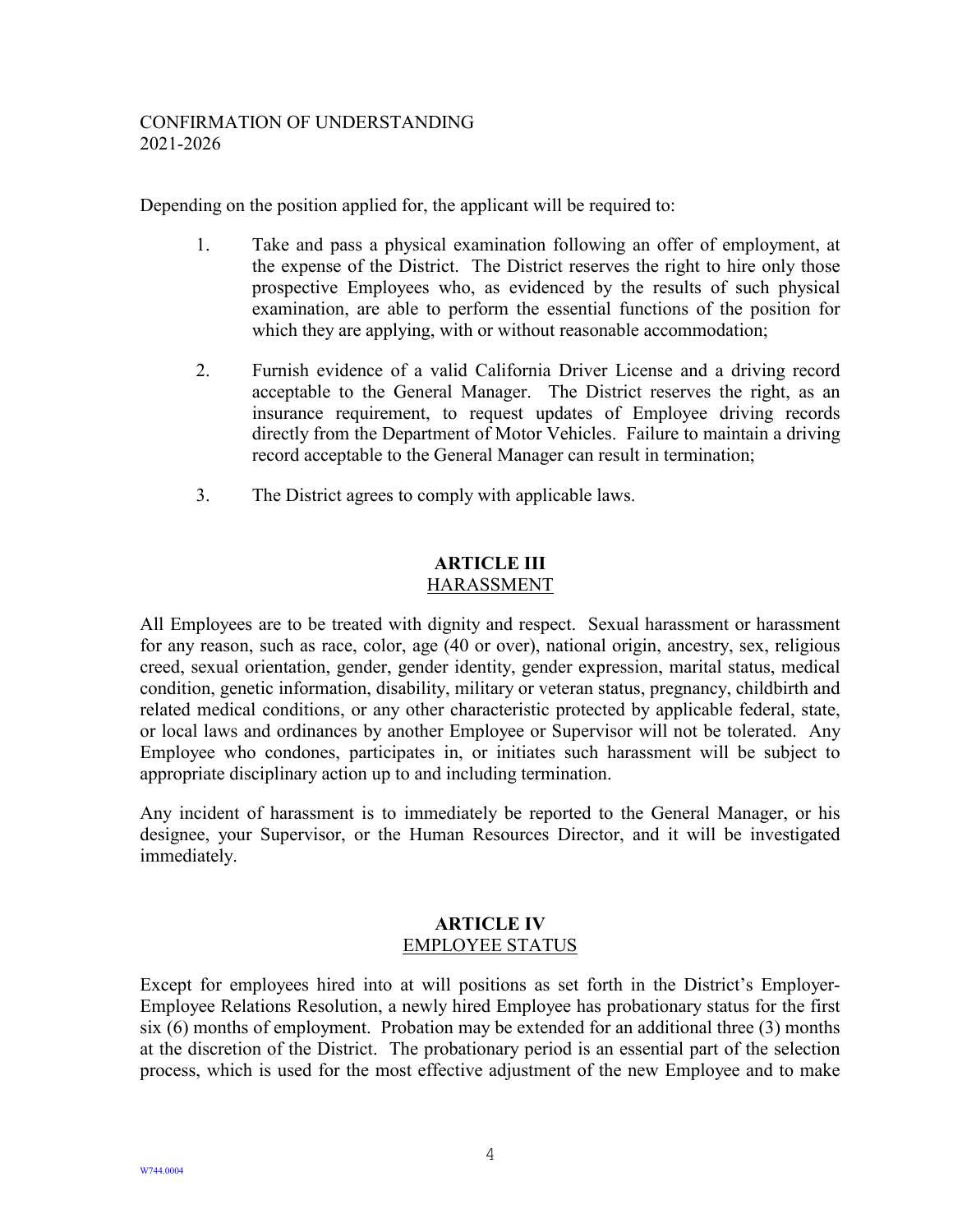sure that on-the-job performance meets the necessary standards. It also enables the new Employee to become thoroughly acquainted with the duties of the position.

Probationary Employees serve at the will and pleasure of the General Manager and may be terminated at any time without cause or other justification, and without right of appeal or hearing. Passing probation signifies the Employee is classified as a regular Employee but does not guarantee the job. The probationary period shall be extended for each hour an employee is on leave without pay. In situations where an employee is continuously absent for eighty (80) or more consecutive work hours due to an occupational or non-occupational injury or illness, the probationary period shall automatically extend for the duration of the leave (e.g., if an employee is absent due to an illness for two (2) months, the employee's probationary period shall automatically extend to an additional two (2) months). Such extension is in addition to the three (3) month extension provided for in this article.

#### **ARTICLE V** PAYROLL DEDUCTIONS

<span id="page-5-0"></span>The District shall deduct from each Employee's salary or wages, such amounts as may be required by law or as may be authorized by the Employee for the following purposes:

- 1. Income tax (withholding);
- 2. Employee's contribution to Social Security;
- 3. Employee's contribution to the Group Insurance Plans, if applicable, (medical, dental, vision, extra life and other voluntary benefits);
- 4. Payroll deposits to any Employee's account at any financial institution accepting ACH deposits;
- 5. Such other deductions as may be required by law or as may be authorized by the Board of Directors.

#### **ARTICLE VI** TIME OF PAYMENT OF SALARY OR WAGES

<span id="page-5-1"></span>The District shall pay all Employees on a bi-weekly basis. The payroll week shall start at 12:01 A.M. on Sunday and end at 12:00 midnight on Saturday. Work performed during a biweekly period shall be paid not later than 5:00 P.M. of the following Thursday. The equivalent hourly rates of all Employees will be calculated by dividing annual salary by 2,080, using at least 3 digits to the right of the decimal.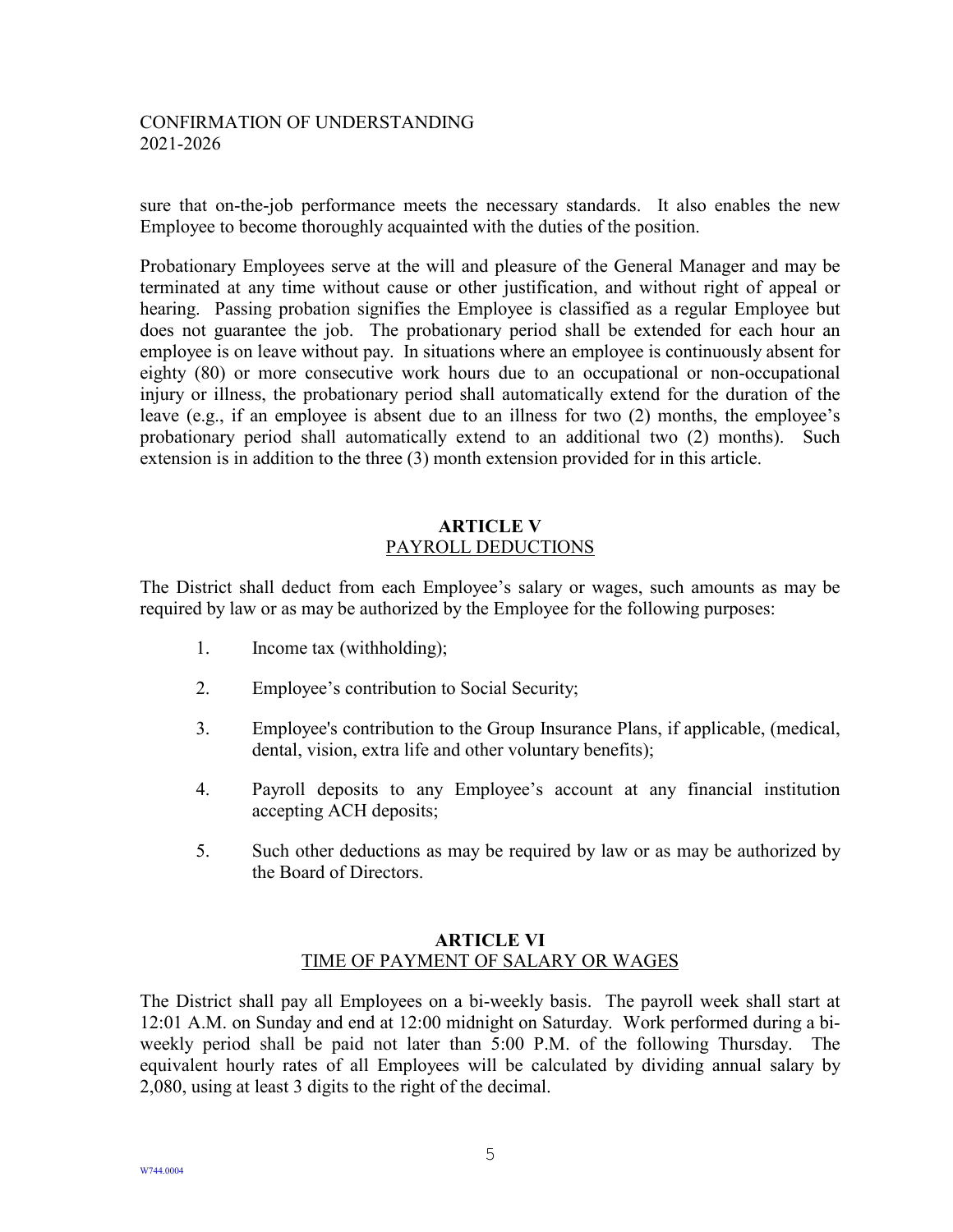#### **ARTICLE VII** UNAUTHORIZED AND UNEXCUSED ABSENCE

<span id="page-6-0"></span>Unauthorized and unexcused absence from duty shall be without pay and will constitute grounds for disciplinary action.

#### **ARTICLE VIII** CALL TIME

<span id="page-6-1"></span>Non-exempt Employees shall be paid three (3) hours for each day at straight time rates for call time. If an Employee is called out for service during the call period, he/she will be paid at the rate of one and one-half (1-1/2) times straight time, provided he/she has worked his/her regularly scheduled shift in that day or has worked forty (40) hours of regular time during the week in which that call out occurred. Employees who are sick and miss their regular shift will not be allowed to conduct call time for that day.

While on call duty, Employees shall be given use of an Employer vehicle and all other required equipment.

Call service shall be provided for, pursuant to Administrative Procedure under the direction of the General Manager or designee. Call time may be removed or added at the discretion of the General Manager, or designee, and is not a property right.

#### **ARTICLE IX** OVERTIME

<span id="page-6-2"></span>The standard workweek for District Employees shall consist of a basic forty (40) hour week consisting of four (4) nine (9) hour days and one (1) eight (8) hour day every other week. The General Manager, or designee, may authorize employment on a different basis when required by the nature of the employment, or by the best interest of the District. (For example, a 4/10 work week, or a 5/8 work week.) Nonexempt employees will receive a memorandum setting forth the work week for purposes of overtime calculations. (For example, Employees assigned to a 9/80 schedule will have their workweek begin after four (4) hours of work have elapsed on their eight (8) hour day and end seven (7) days from that time.) Overtime shall be paid to all non-exempt Employees at a rate equivalent to one and one-half (1 1/2) times the hourly rate for work in excess of their regularly scheduled work shift, but less than twelve (12) hours, in any one day. Overtime shall be paid to all nonexempt Employees at a rate equivalent to two (2) times the hourly rate for work in excess of twelve (12) hours in any day. (The work day for purposes of overtime calculation begins at the start of the Employee's regularly scheduled shift and ends 24-hours later.)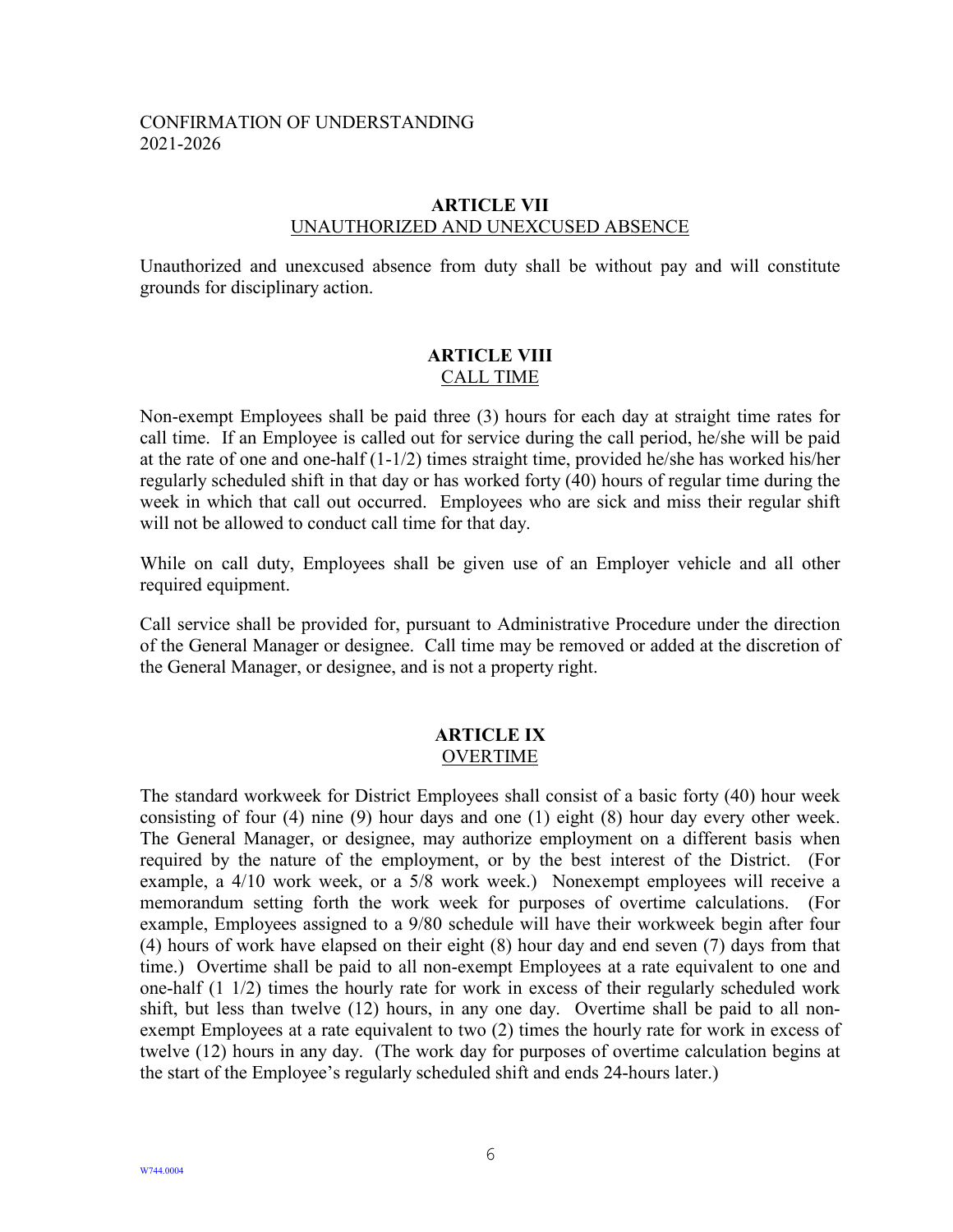The General Manager, or designee, is authorized to grant payment of salaries at the overtime rate, regardless of whether forty (40) hours has been worked, under emergency conditions. Employees may choose to take compensatory time off in lieu of pay for overtime hours. Comp time accrual is limited to a total not to exceed twenty (20) hours at any time in any fiscal year. Comp time will also be at time and one-half (1 1/2) or two (2) times the hours worked, whichever is applicable.

Hours of work in excess of the established standard workweek shall be considered as approved overtime only if the work is ordered by a Supervisor and shall conform to the current Salary Resolution provided. However, in no event shall such overtime be in violation of law. When calculating for overtime purposes whether a forty (40) hour week has been worked, holiday time shall be counted as time worked.

Each Employee shall receive administrative leave each year. The hours of administrative leave will be determined based on each Employee's exempt/nonexempt status (See Appendix A) in accordance with the following:

- 1. Exempt employees Forty (40) hours of administrative leave.
- 2. Nonexempt employees Thirty-two (32) hours of administrative leave.

#### **ARTICLE X** EXPENSES

<span id="page-7-0"></span>A Traveling. All Employees of the District obligated to travel on District business in the performance of their duties shall be reimbursed the actual cost of transportation, meals, lodging, and incidentals necessarily incurred thereby, according to the current Employee Expense Reimbursement Policy adopted by the Board of Directors setting forth the District's reimbursement requirements under the accountable plan.

B. Automobile Allowance. For District insurance purposes, Employees will be allowed to use their personal vehicles on District business, if authorized by either the General Manager, or designee. In such cases, the Employee's vehicle must meet the State Financial Responsibility Law and the Employee must obey all safety rules. Use of personal vehicles will be reimbursed at the current IRS rate.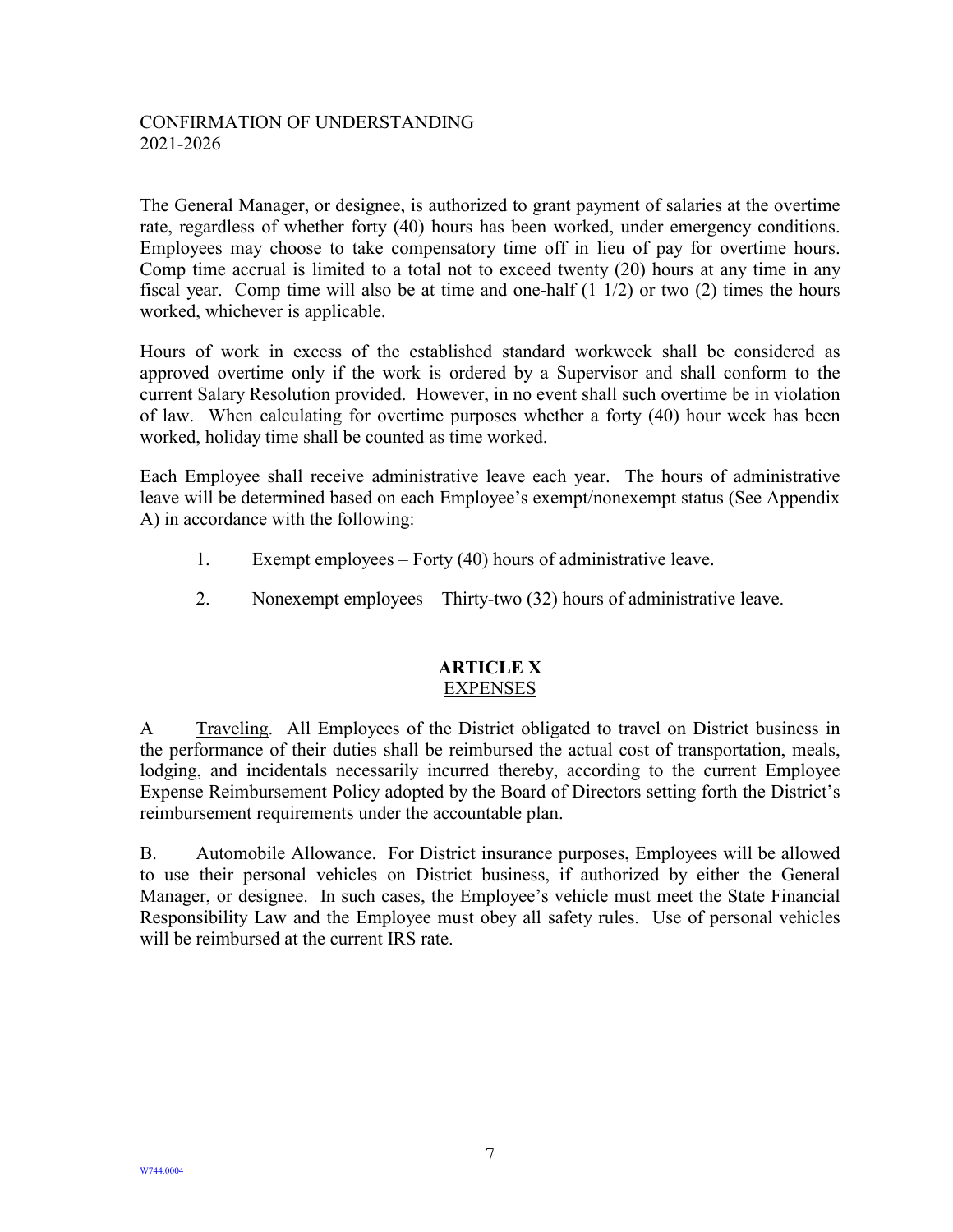#### **ARTICLE XI** SICK LEAVE

<span id="page-8-0"></span>A. Definition of Sick Leave. Sick leave is an insurance or protection provided by the District, to be granted in circumstances of adversity to promote the health and well-being of the individual Employee. It is not an earned right to time off from work. Sick leave is defined as the absence of an Employee from duty due to the diagnosis, care and/or treatment of an existing health condition of, or preventative care for, the Employee.

B. Sick Leave Credits. Sick leave for at-will, probationary and regular Employees is earned from the first day of employment and credited at the rate of 3.69 hours per two-week pay period (8 hours per month). Sick leave credits shall not accrue during a medical leave, a workers' compensation leave, or a leave of absence without pay of more than twenty (20) calendar days. The Employee must actively return to work for at least fourteen (14) calendar days in order for sick leave credits to commence.

C. Maximum Cumulation. All unused sick leave shall be cumulative to a maximum of one thousand six hundred (1,600) hours.

D. Notice of Sickness. All Employee absences, regardless of the reason, shall be reported to the Employee's Supervisor or if unavailable, to any Supervisor, no later than the beginning of the shift from which the Employee will be absent. If the need for sick leave is foreseeable, the Employee must provide their immediate supervisor reasonable advance notification. Failure to report an absence in accordance with this Section may be grounds for disciplinary action and may result in denial of paid leave benefits.

E. Investigation. It shall be the responsibility and duty of each Supervisor to investigate each claim for sick leave and to approve sick leave with pay where it is determined to be proper. If sick leave for illness or injury exceeds three (3) working days, the Employee, prior to return to work, shall submit a statement of such disability from a physician, surgeon, or other person practicing a recognized healing art certified by the State of California. The statement shall certify that the Employee's illness or injury prevented him/her from performing the duties of his/her position during the period of absence, and that the Employee is released to return to work, with or without reasonable accommodation.

F. **Improper Use.** Evidence substantiating the unwarranted use of sick leave, instances of misrepresentation, or violation of the rules defined herein, shall be construed as grounds for dismissal or such other action as may be deemed proper and necessary by the General Manager or designee.

G. Misconduct. Sick leave with pay will not be granted for absences due to willful injury, gross negligence, intemperance, or other improper conduct on the part of the Employee.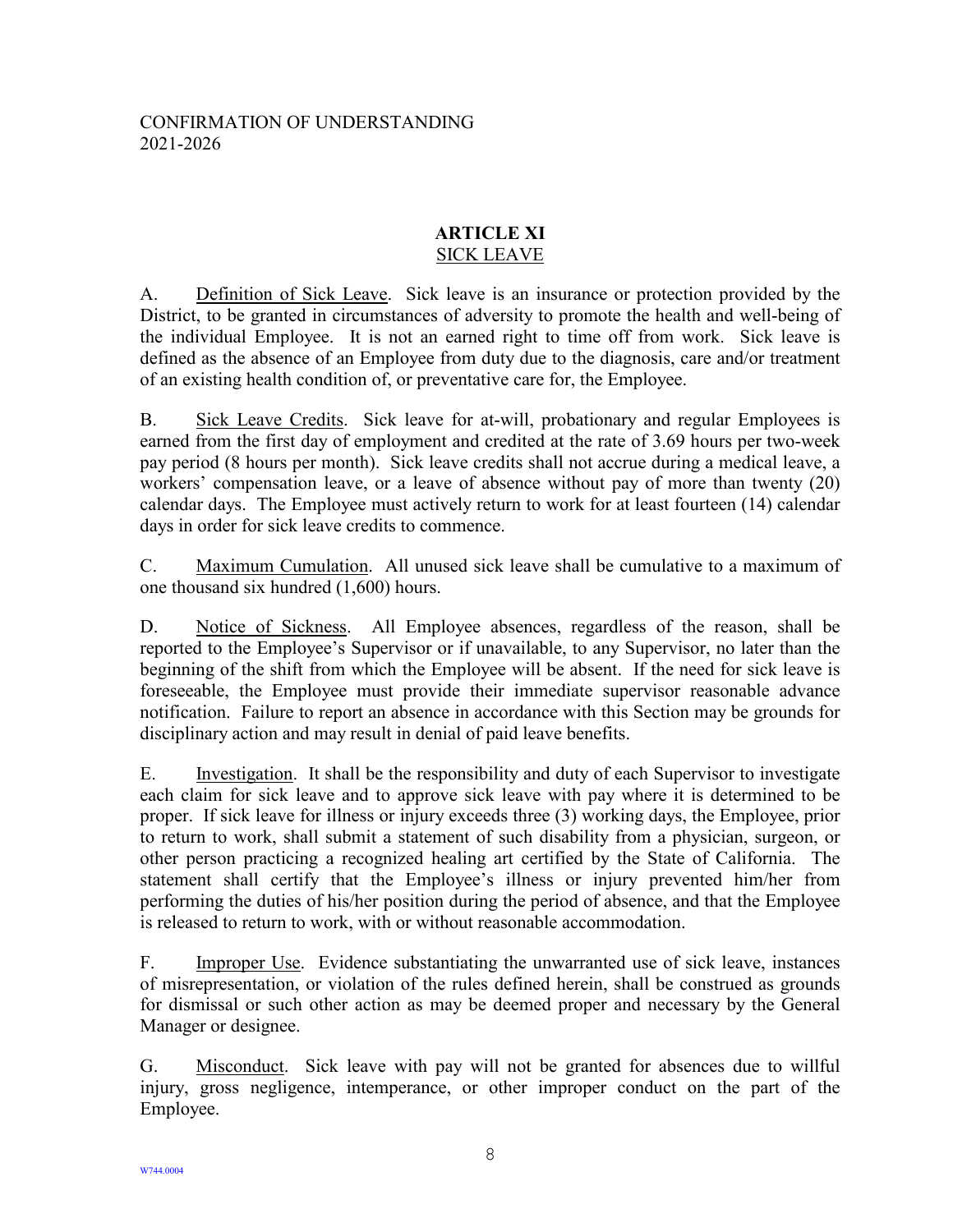H. Use of Sick Leave. Employees are eligible to use sick leave 90 calendar days after employment. Sick leave use shall be charged on the basis of the amount granted, and all sick leave granted shall be deducted from accumulated sick leave credits.

I. Sick Leave Advanced. Sick leave time may be advanced to an Employee at the discretion of, and with the approval of the General Manager or designee. Upon termination, a deduction shall be made covering the monetary value of any unearned sick leave advanced.

- J. Compensation for Accrued Sick Leave.
	- 1. An Employee who has accumulated in excess of five hundred (500) hours of sick leave may be compensated at the formula used for terminating Employees for any hours exceeding five hundred (500) hours, but not more than eighty (80) hours in any calendar year, and only once per calendar year.
	- 2. Notwithstanding the foregoing, an Employee that completes a full calendar year of employment (January 1 to December 31) and that uses no more than eighteen (18) accrued hours of sick leave during said calendar year, may be compensated for up to forty (40) hours of accrued sick leave at the Employee's applicable rate of pay. Employees must make an irrevocable election to cash out prior to December 15. Payments under this section (2) shall be made in the following calendar year no later than May 31. Under no circumstances shall a sick leave pay out result in a balance of less than forty (40) hours.

#### **ARTICLE XII** SPECIAL LEAVE

<span id="page-9-0"></span>Special leave with pay is provided to comply with and shall be interpreted consistent with California's sick leave laws. It may be taken and charged against sick leave credits for the diagnosis, care or treatment of an existing health condition of, or preventative care for, an Employee's "Family Member," other than the Employee's own illness. The maximum number of paid sick leave hours allowed for such special leave shall not exceed forty-eight (48) hours, in a calendar year, for the Employee's "Family Member". "Family Member" for purposes of this Article, is defined as:

- 1. A biological, adopted, or foster child, stepchild, legal ward, or a child to whom the employee stands in loco parentis. This definition of a child is applicable regardless of age or dependency status.
- 2. A biological, adoptive, or foster parent, stepparent, or legal guardian of an employee or the employee's spouse or registered domestic partner, or a person who stood in loco parentis when the employee was a minor child.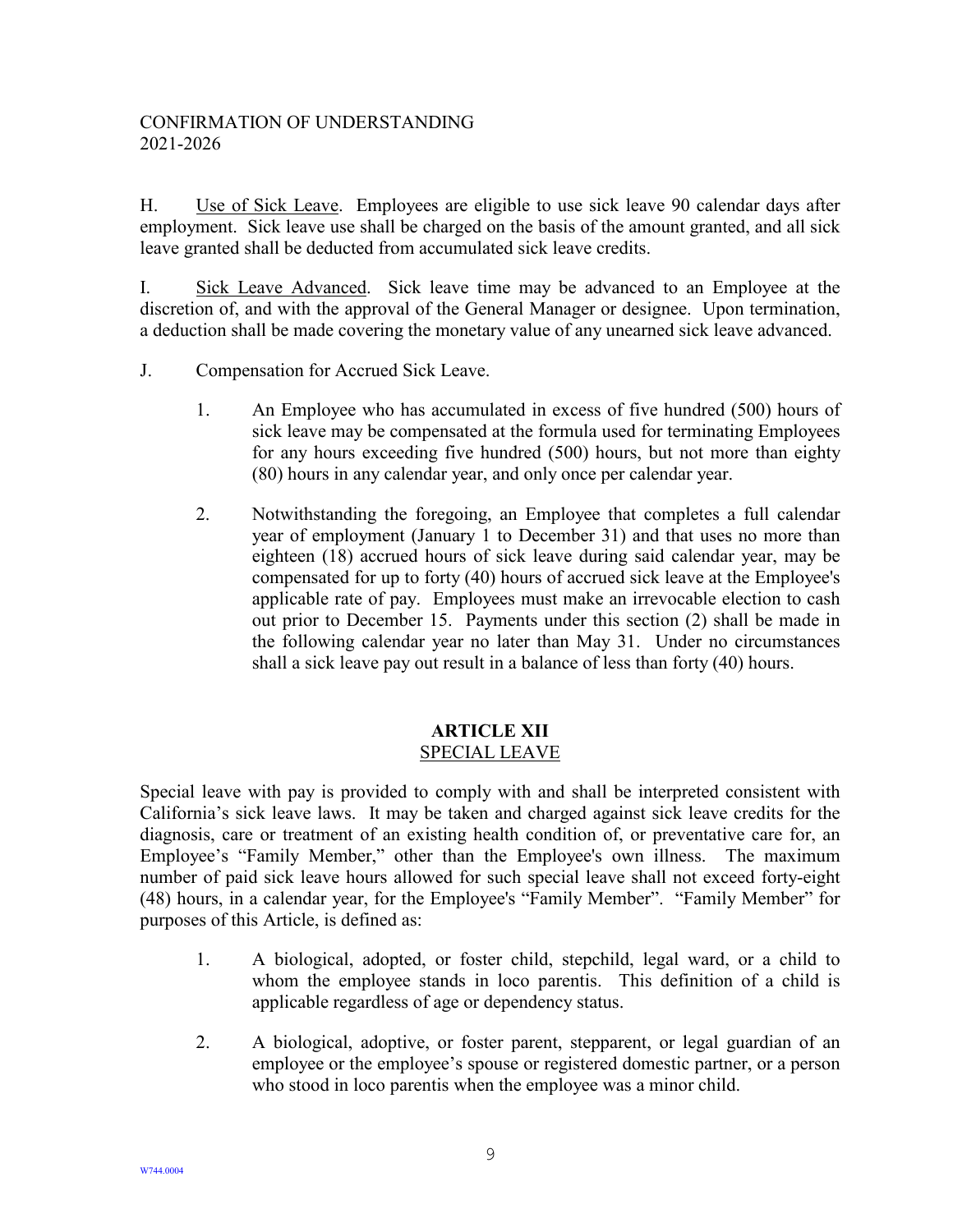- 3. A spouse.
- 4. A registered domestic partner.
- 5. A grandparent.
- 6. A grandchild.
- 7. A sibling.

Up to 24 hours of special leave may also be used for an employee who is a victim of domestic violence, sexual assault or stalking as set forth in the California Labor Code.

Employees wishing to utilize special leave should follow the notice requirements set forth in Article XI, Section D.

#### **ARTICLE XIII** WORKERS' COMPENSATION

<span id="page-10-0"></span>A. An Employee who sustains an injury or illness entitling him/her to benefits under the Workers' Compensation Law, shall be paid the difference between their regular pay and the amount of such Workers' Compensation payments for a maximum period of ninety (90) days. If the Employee still qualifies for Workers' Compensation after this ninety (90) day period and sick leave is available, the District shall continue to pay the difference between regular pay and Workers' Compensation, using the Employee's accrued sick leave credits on a proportional basis until all credits are used.

B. The District shall pay the insurance premiums (for the longer of up to twelve (12) weeks or when the employee's leave balance is exhausted) it would otherwise pay for any Employee, as permitted under the terms of the Group Medical Plans. The Employee will continue to pay his/her portion of said premiums.

C. As with other leaves, Employees on workers' compensation leave for more than twenty (20) consecutive calendar days shall not earn sick leave or vacation credits. The Employee must actively return to work for at least fourteen (14) calendar days in order for sick leave or vacation credits to commence.

#### **ARTICLE XIV** BEREAVEMENT LEAVE

<span id="page-10-1"></span>A. An Employee shall be entitled to bereavement leave in the event of a death in the Employee's "immediate family." "Immediate family" is defined for purposes of this Article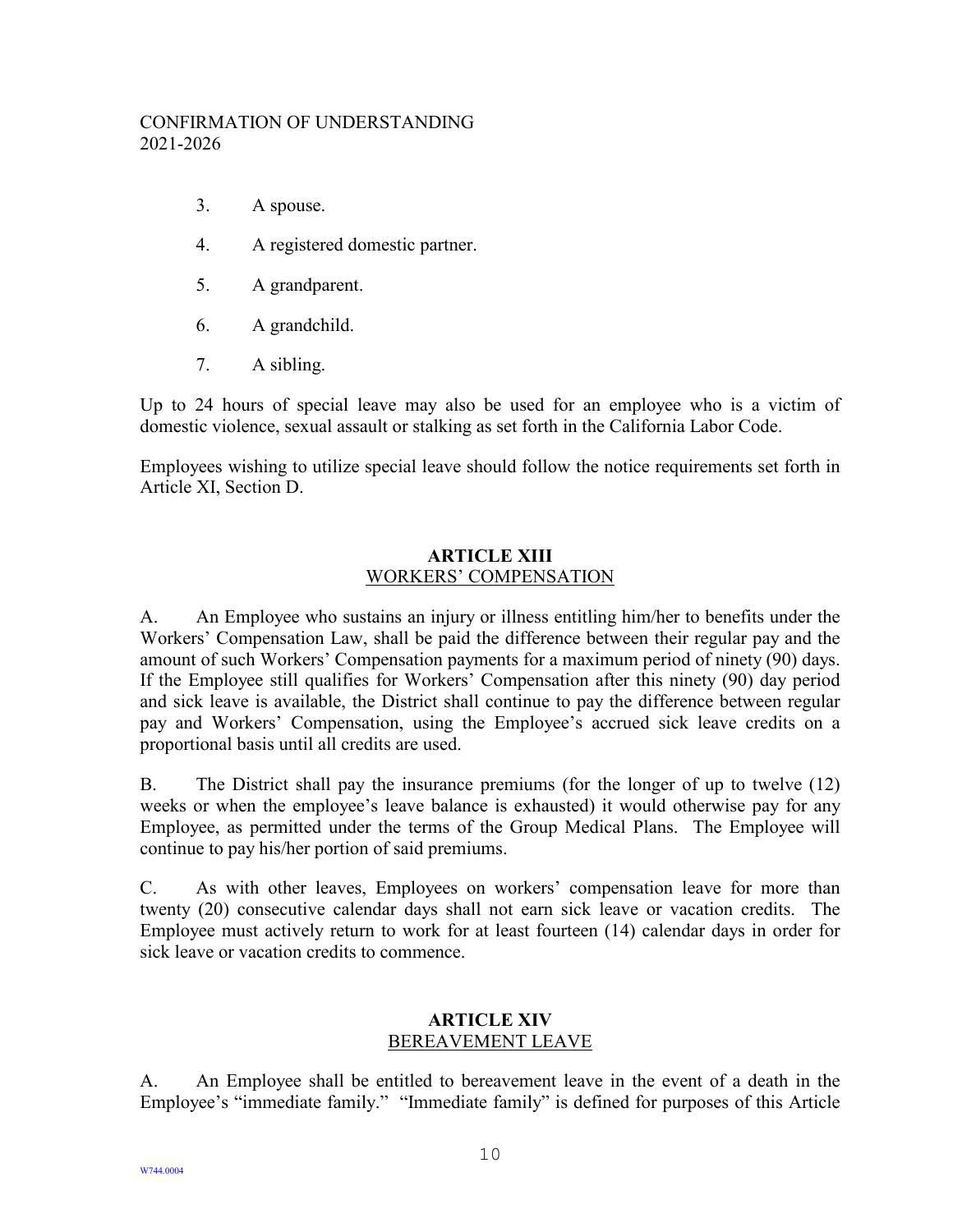as the registered domestic partner, spouse, child, parent**,** sister, brother, grandparent, or grandchild of the Employee or the Employee's spouse. Such bereavement leave shall be limited to three (3) days; provided, however, five (5) days shall be allowed in the case of a death that takes place more than 400 miles from Riverside, California. Proof justifying bereavement leave may be requested by the General Manager or designee.

B. The General Manager or designee may grant at his/her discretion, bereavement leave to an Employee in the event of a death outside the immediate family where, in his/her opinion, circumstances warrant such leave.

#### **ARTICLE XV** MILITARY LEAVE

<span id="page-11-0"></span>A. Annual Encampment. Any Employee who has been employed with the District for one (1) year or more, shall be allowed a leave of absence for a period not to exceed one hundred eighty (180) calendar days (including time involved in going to and returning from duty) for military duty ordered for purposes of active military training, inactive duty training, encampment, naval cruises, special exercise or like activity. The District shall pay the Employee his/her salary for the first thirty (30) calendar days of any such absence. Pay for these purposes may not exceed thirty (30) days in any one fiscal year. For the purposes of this section in determining the one year of District service, all service of a public employee in the recognized military service shall be counted as District service. In the event an Employee shall be required to attend such encampment or training for a period in excess of thirty (30) calendar days, a leave of absence without pay shall be allowed.

B. Re-employment. Re-employment after military service shall conform to the requirements of the Military and Veterans Code and other applicable law, but in all other respects shall be in accordance with this COU.

#### **ARTICLE XVI** LEAVE OF ABSENCE WITHOUT PAY

<span id="page-11-1"></span>A. Leave without pay, except when necessitated by illness, injury, or a medical condition, may be granted to an Employee for reasons acceptable to the General Manager or designee. (This section does not apply to FMLA/CFRA leaves.) Such leave will be granted only after exhaustion of all accumulated vacation time. The General Manager or designee may promulgate regulations which permit leave without pay, without exhaustion of accumulated vacation time. The approval of any leave of absence does not constitute a guarantee or assurance that the Employee's position, or any other position, will be held open.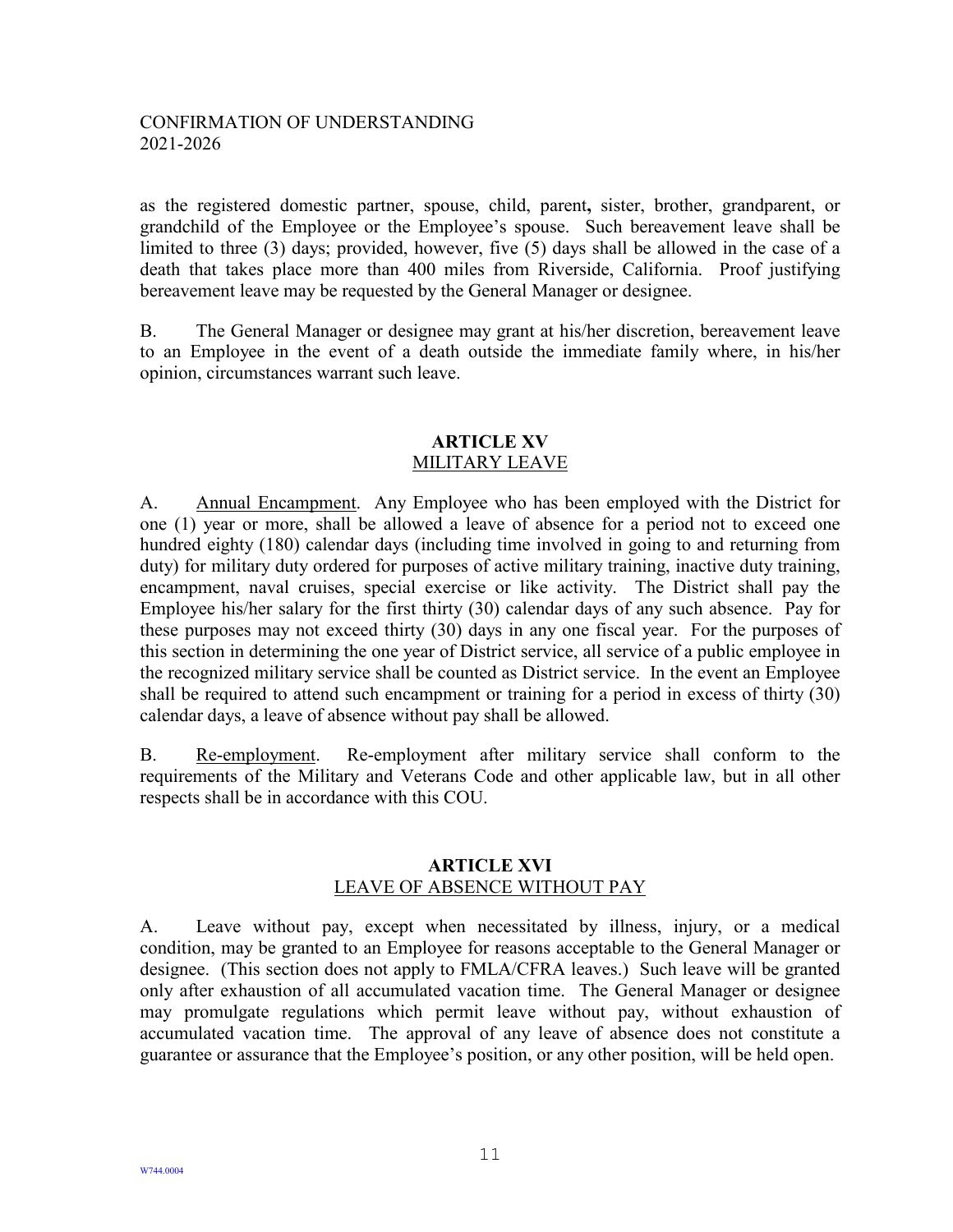B. The request for leave without pay shall set forth the date when it is desired to begin the leave, the probable date of return, and the specific reason for the request. If acceptable, the Supervisor's recommendation and the leave request are to be forwarded to the General Manager or designee for approval. Leave so granted shall be for a specified period containing justification, therefore. Nothing herein shall prevent the earlier return to work by the Employee, except that the Supervisor may require two (2) weeks advance notice of the Employee's intention to return early. If the Employee does not return to work on or before the day specified to return, the absence will be considered unauthorized and unexcused.

C. Leave without pay granted pursuant to this Article may not exceed twenty (20) consecutive work days unless authorized by the Board of Directors for a longer period. The General Manager or designee shall have the right to cancel or revoke such a leave of absence.

D. Employees on leave of absence without pay for more than twenty (20) consecutive calendar days shall not earn sick leave or vacation credits or be entitled to pay for holidays. The Employee must actively return to work for at least fourteen (14) calendar days in order for sick leave or vacation credits to commence. The District shall not pay the premiums for group medical, dental, vision, and life insurance programs for Employees on leave of absence without pay lasting more than twenty (20) consecutive work days, except as provided for in Article XIII(B). The Employee, however, will be permitted to continue coverage under the group medical, dental, vision, and life insurance programs at his/her expense.

#### **ARTICLE XVII** VACATION

<span id="page-12-0"></span>A. Definition. Vacation with pay is a right earned as a condition of employment and made available in the interest of the District for the recreation, health, and well being of the Employee.

B. Accrual. Vacation for probationary and regular Employees is earned from the first day of employment and accrues at the following rates to a maximum of four hundred eighty (480) hours:

| Employment                        | Hours Earned   | Days Earned |
|-----------------------------------|----------------|-------------|
| Anniversary<br>Employment through | Per Pay Period | Per Year    |
| 4th year                          | 3.08           | 10          |
| 5th through 9th year              | 4.62           | 15          |
| 10th year and thereafter          | 6.16           | 20          |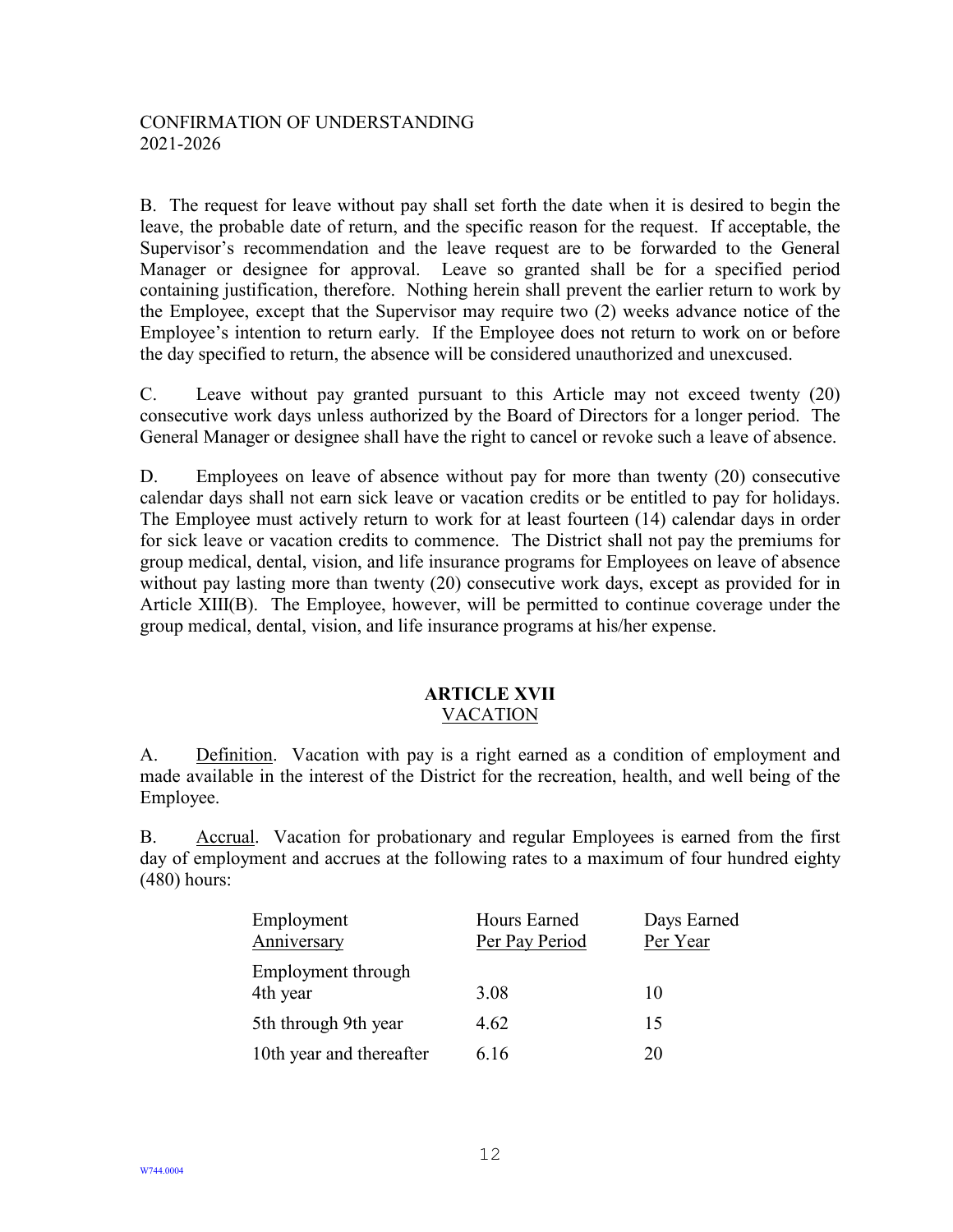Vacation time shall not accrue during a medical leave, workers' compensation leave, or a leave of absence without pay of more than twenty (20) consecutive calendar days. The Employee must actively return to work for at least fourteen (14) calendar days in order for vacation credits to commence.

Employees who make an irrevocable election by December  $15<sup>th</sup>$  of the preceding year may cash out up to 80 hours of vacation, providing they have no less than eighty (80) hours of accrued vacation following the cash out. Payments under this section shall be made in the following year no later than May  $31<sup>st</sup>$ .

C. Use of Vacation. Employees who have completed the probationary period and achieved regular status are eligible to use vacation, if approved, as provided for in the following Paragraph D. (At will employees may only take vacation after six (6) months of employment, unless otherwise approved in writing by the General Manager.) Vacation use shall be charged on the basis of the amount approved and all vacation time approved shall be deducted from the amount accrued pursuant to the preceding Paragraph B.

D. Approval. Requests for vacation leave that are submitted through the District's online time off request system shall be responded to within 2 pay periods of submission. In instances where a vacation leave request has received advance approval and is rescinded due to work urgency by the supervisor, that decision may be appealed to the Department Head for an immediate review. In those instances where the direct supervisor is the Department Head the rescission due to work urgency may be appealed to the Deputy General Manager for immediate review. The Deputy General Manager's decision shall be final.

Vacation periods shall be taken with the approval of the Supervisor at such time as will not impair the work schedule or efficiency of the area assigned to work. Any Employee deprived of vacation by order of the General Manager or designee to meet the convenience of the District, shall be paid for such loss of vacation time in addition to the compensation earned for such time actually worked.

E. Vacation as Sick Leave. Vacation time may be used in lieu of sick leave without pay in the event the employee does not have sick time available.

## **ARTICLE XVIII** HOLIDAYS

<span id="page-13-0"></span>The following are approved holidays:

January 1st (New Year's Day); Third Monday in January (Martin Luther King Jr. Day) Third Monday in February (President's Day);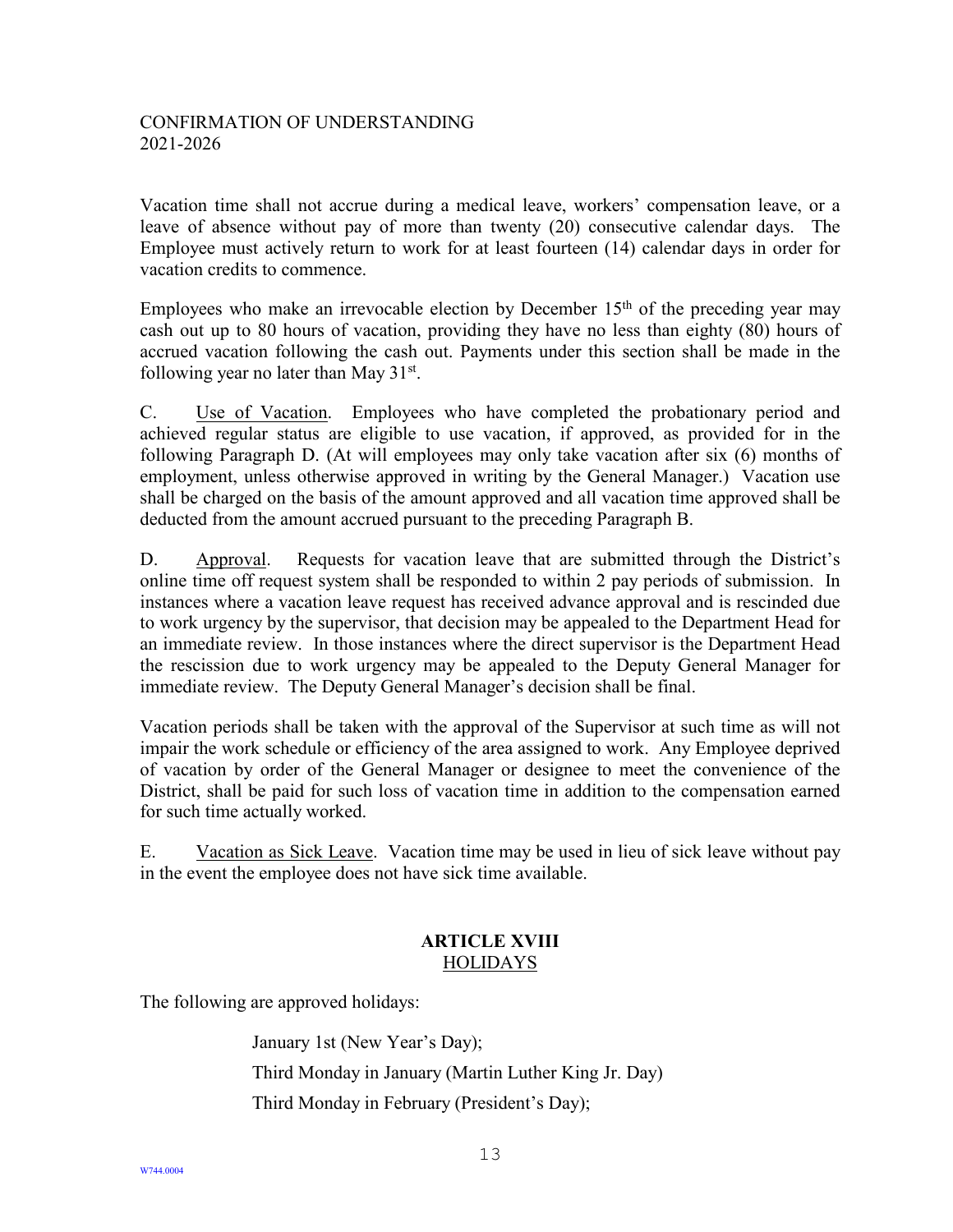Last Monday in May (Memorial Day);

July 4th (Fourth of July);

First Monday in September (Labor Day);

November 11th (Veteran's Day);

The day in November appointed as Thanksgiving Day and the day immediately following Thanksgiving Day;

December 25th (Christmas Day); and,

Any day or portion of a day declared by resolution of the Board of Directors as a holiday.

Holidays observed on a different day in the pay period when the holiday(s) falls on the Employee's flex day must be approved by the Employee's Supervisor.

If an approved holiday falls on Saturday, the preceding Friday shall be considered the holiday. If an approved holiday falls on Sunday, the following Monday shall be considered the holiday. To qualify for holiday pay, Employees must have been employed for two (2) full workweeks prior to the holiday.

In addition to the above holidays, a qualified Employee may take three (3) additional workdays per fiscal year as "floating holidays". (Floating holiday hours are consistent with the employee's regular work schedule and any unused floating holidays will be converted annually to vacation hours at the end of the fiscal year.) These holidays may be taken at the discretion of the Employee, subject to the approval of the Supervisor based on workload and other holiday and vacation scheduling. An Employee on probationary status is not entitled to these "floating holidays".

#### **ARTICLE XIX** VOTING

<span id="page-14-0"></span>Employees will be allowed up to two (2) hours of time off with pay at the beginning or end of their work shift to vote at local, state, and national elections, if sufficient time is not available outside of regular working hours. Employees must follow state guidelines for time off to vote.

### **ARTICLE XX** JURY DUTY

<span id="page-14-1"></span>An Employee called for jury duty in a court of law shall continue to receive his/her regular salary and Employee benefits. The Employee may retain jury fees and mileage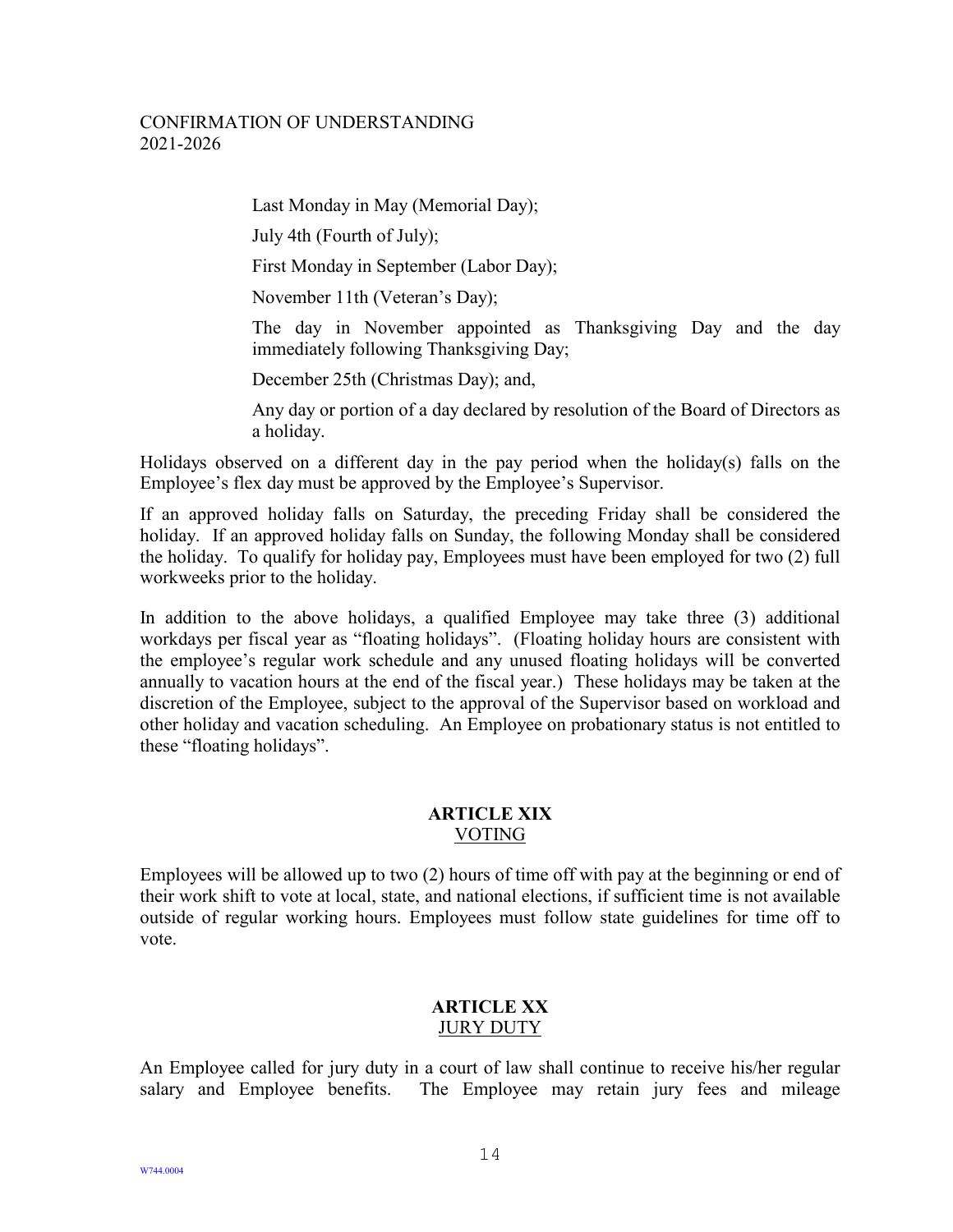reimbursement paid to the Employee. However, the Employee must return to work if there are two (2) hours or more of the workday remaining, exclusive of travel time.

#### **ARTICLE XXI** VOLUNTARY EDUCATION PROGRAM

<span id="page-15-0"></span>Employees who have completed the probationary period and achieved regular status with the District may be reimbursed the reasonable costs for tuition, registration fees, books, and mileage one way for educational courses related to District employment, subject to all of the following conditions:

- 1. The course must be taken on the Employee's own time.
- 2. The course must have a direct relationship to the work of the District and improve the Employee's work performance.
- 3. The course must be approved by the Supervisor and the General Manager or designee prior to enrollment.
- 4. The course must be satisfactorily completed with a grade of "C" or better.

Nothing herein should be construed to indicate that these educational activities are in any way required by the Employer. No Employee shall in any way be discriminated against for failing to utilize the totally voluntary educational opportunities afforded by this Article. Reimbursements will be made in accordance with the HR-21-DW Employee Development and Voluntary Education Program.

#### **ARTICLE XXII** ATTENDANCE RECORDS

<span id="page-15-1"></span>A current record of accrued and expended sick leave and vacation, as well as attendance and absences of each Employee, will be maintained by the District.

#### **ARTICLE XXIII TERMINATION**

<span id="page-15-2"></span>A. Discharged Employees. Any Employee may be terminated by his/her Supervisor with the approval of the General Manager or designee (subject to the "Skelly" process for Regular Employees, who are not in at will positions), for any reason deemed to be sufficient and in the best interests of the District. Sufficient reasons for discharge include, but are not limited to, the following: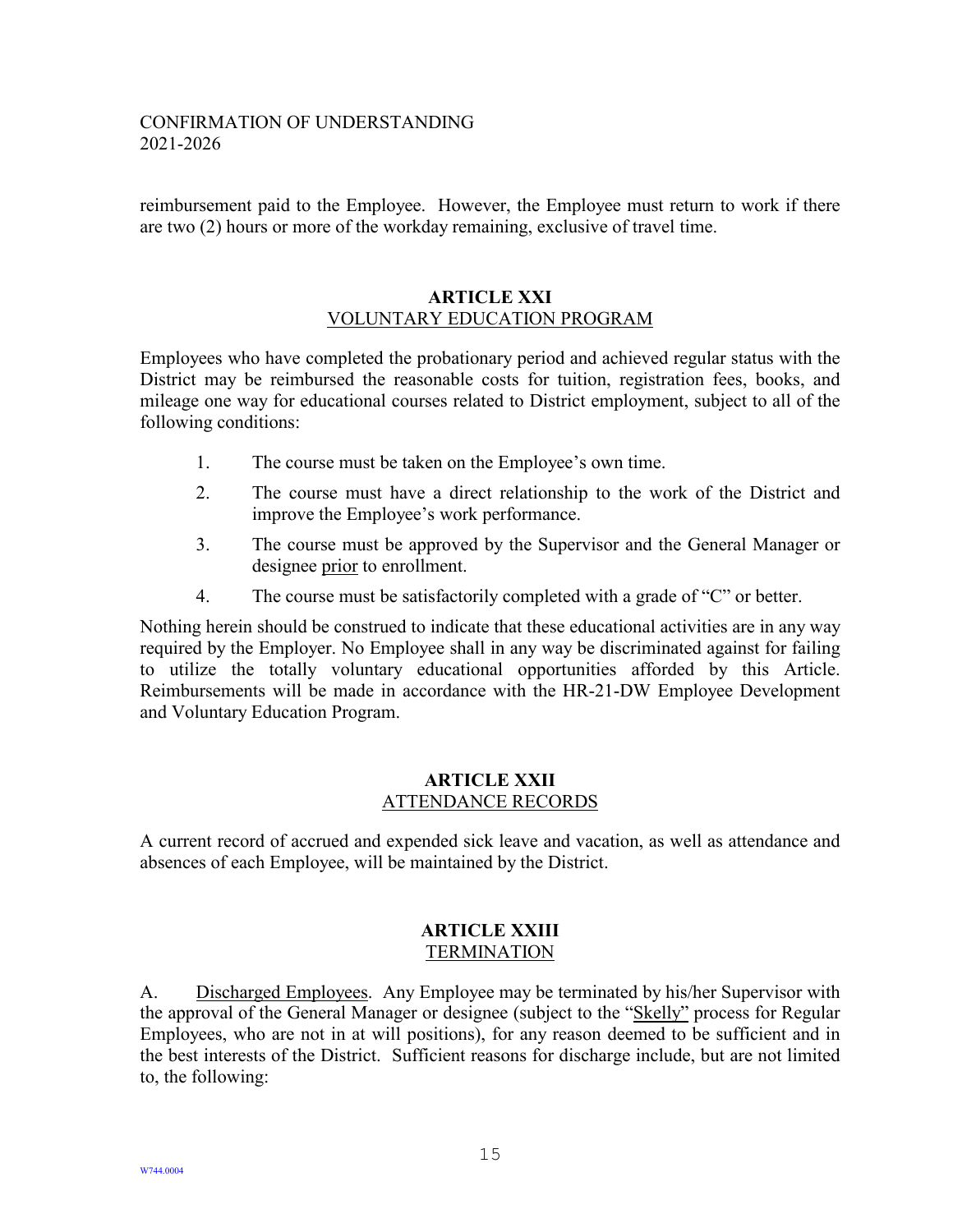Harassment; Drunkenness on duty; Use of narcotics or habit-forming drugs; Insubordination; Incompetency/inefficiency; Falsifying work records; Abuse of management;

Conviction of a felony or conviction of a misdemeanor involving moral turpitude;

Theft of District property;

Careless and negligent mishandling of District property and/or equipment;

Excessive absenteeism/repeated tardiness/unexcused absence;

Failure to maintain legally-required operator certificates and licenses.

This list is not all-inclusive, and the District reserves the right to terminate Employees for other reasons not stated herein.

B. Resignation. Regular Employees are expected to give four (4) weeks' notice to their Supervisor before they resign, so that a replacement may be hired and trained. Notice of resignation shall be in writing and include the reason for termination of employment.

C. Layoff. The District shall give four (4) weeks' notice in advance of termination for Employees being terminated due to lack of work or funds.

D. Retirement. Regular Employees are requested to give sixty (60) days' notice to their Supervisor prior to retirement into CalPERS.

E. Benefits Upon Termination. A terminating Employee will be compensated for accrued vacation time. An Employee terminating after completion of one (1) full year or more of service, shall be compensated for the total unused sick leave as of the date of termination, on the basis of twenty-five percent (25%) for the first full year, plus three percent (3%) per year for each additional full year of service, not to exceed one hundred percent (100%). Sick leave upon termination elected for CalPERS service credit is calculated in the same manner above. Said compensation will be paid according to the Employee's rate of pay on the next pay date.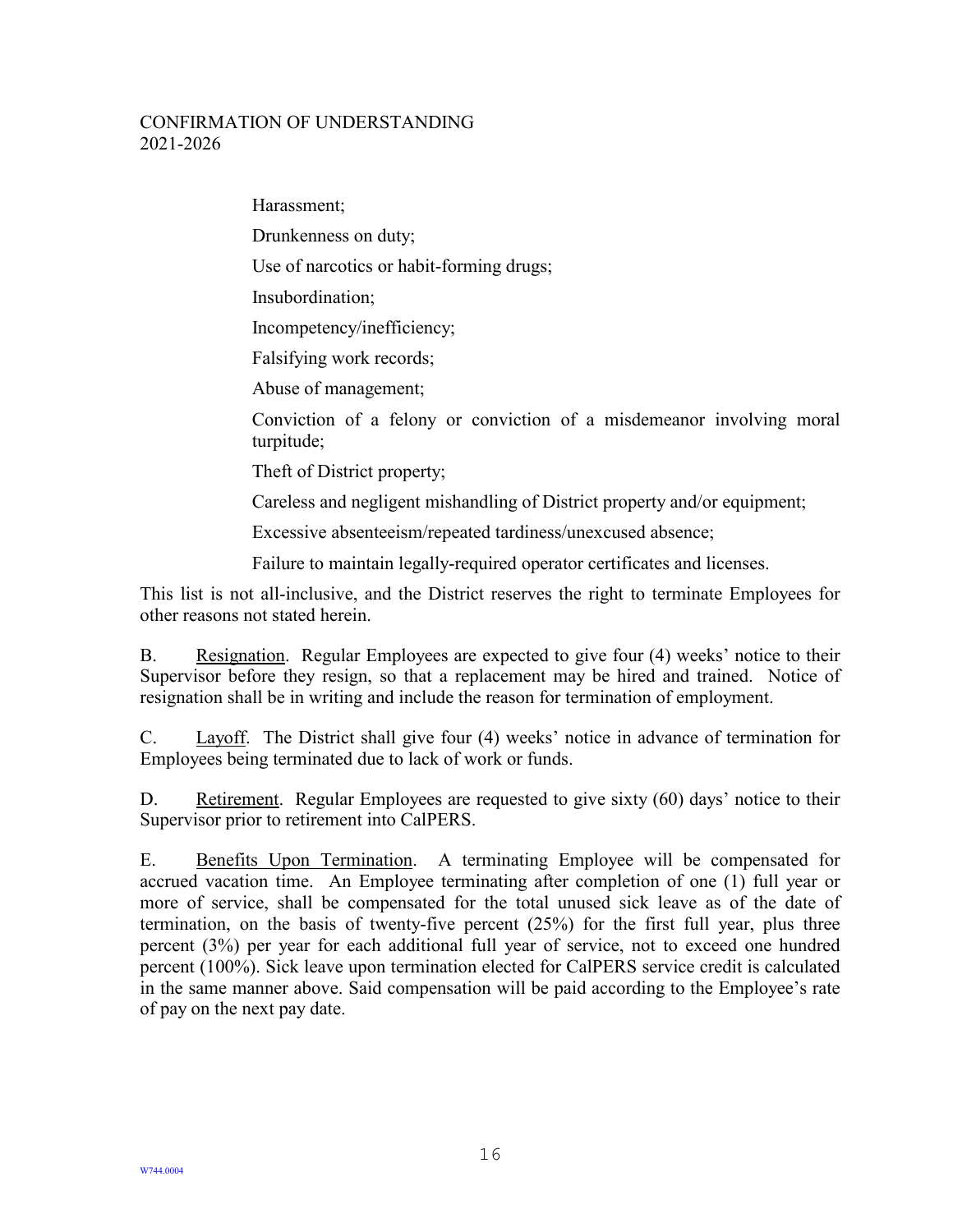#### **ARTICLE XXIV** GROUP MEDICAL, DENTAL, AND VISION PLAN

<span id="page-17-0"></span>A. Premium Payments. Group Medical, Dental, and Vision Plan benefits shall be provided to each Employee, subject to the terms and conditions governing such plan. The District shall contribute, per month, up to the following amount toward the Employee's premiums for the Group Medical, Dental and Vision Plans:

The District's current monthly base contribution of \$2,338.58 will be the base used with the July 2021 CPI to calculate the new monthly base contribution towards premiums beginning January 1, 2022, subject to the provisions below.

Annually, the District will continue to use the existing calculation to determine what is called the "premium formula amount" as follows:

The average of the highest and lowest monthly medical premium for Employee  $+$ Family, plus

The highest monthly dental premium, for Employee  $+1$ , plus

The full monthly premium, for vision

Subject to the exceptions below, annually the District will first apply an additional amount equal to the annual CPI-U (Riverside-San Bernardino-Ontario) percentage increase for the preceding 12 months ending in July to the current (i.e. prior year) monthly base contribution. If the overall premium formula amount does not increase or experiences a decrease, the monthly base contribution will remain the same (i.e. the CPI will not be added). If the CPI is negative, it will not be applied to the monthly base contribution.

Employees will pay an additional percentage above the annual CPI up to a 5% maximum annually, as well as any amounts that exceed the District monthly base contribution.

If the new premium formula exceeds the prior year monthly base contribution by 10%, then either party may request a reopener on the monthly base contribution. (See calculation examples in Appendix B.)

The party requesting to reopen shall deliver written notice to the other. Meeting and conferring shall commence no later than 15 calendar days from the date of such written notice.

B. Duplicate Medical Coverage Option. Upon a showing of medical coverage through another source, the District will permit an Employee to opt out of medical coverage through the District and receive \$690/month; provided the Employee signs an acknowledgment that a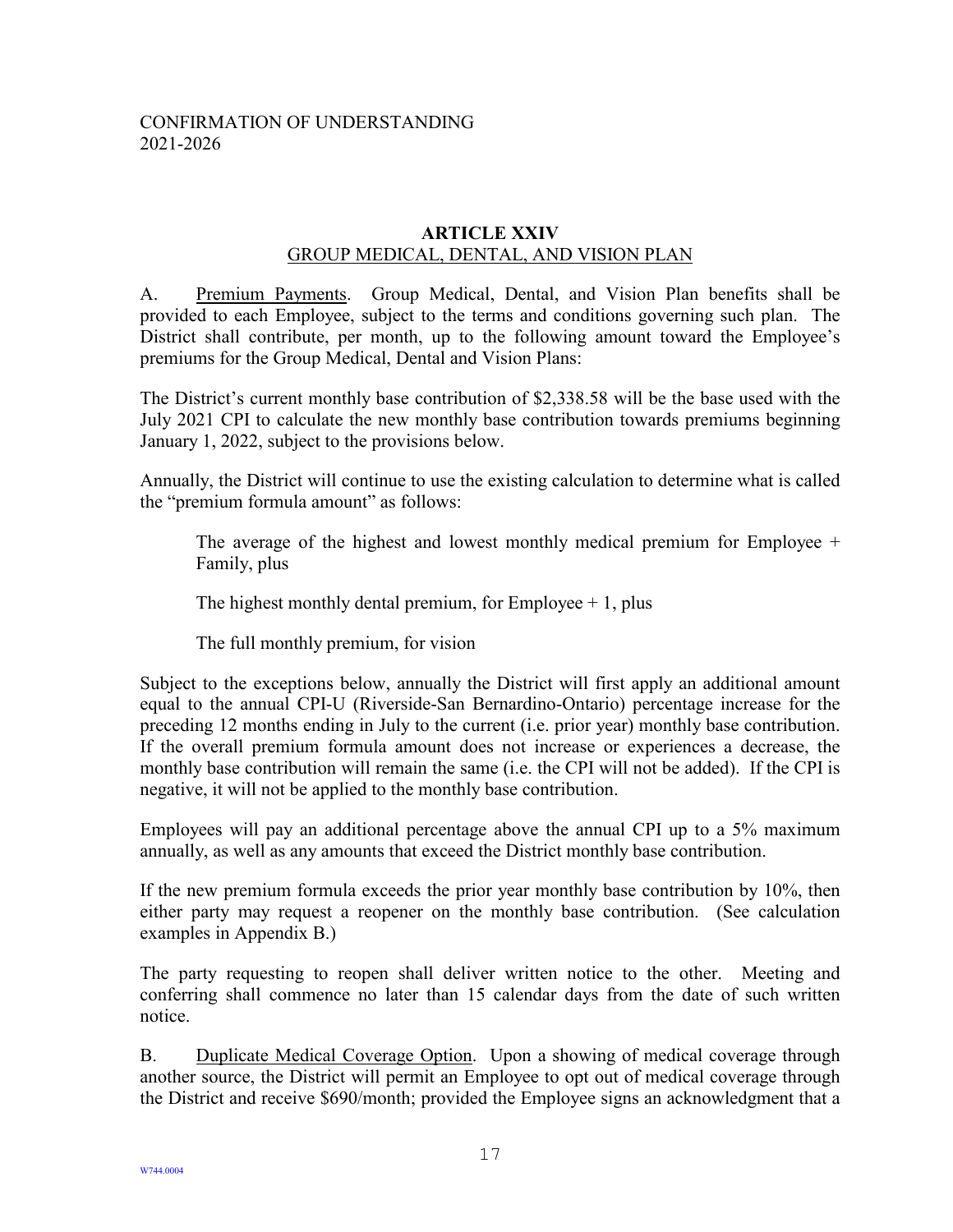request for reinstatement of benefits is subject to plan terms and conditions. Further, this provision is subject to verification by plan providers that opting out is permitted.

C. Retiree Medical. Retired Employees that were hired on or before December 18, 2002, and also are at least fifty five (55) years of age with at least ten (10) years of service to the District, and their spouse or registered domestic partner, shall benefit from the same or equivalent medical plan offered to active employees pursuant to California Government Code Sections 53201, 53205, 53205.1. The District shall pay per month, per retired Employee, up to a sum equal to the cost of the same or equivalent lowest cost group medical plan offered to active employees for Employee and one dependent; not to include high deductible medical plans for purposes of this cost calculation. The benefit shall continue for the later of the life of either the retired Employee or the dependent.

Retired Employees that were hired after December 18, 2002 and are at least fifty-five (55) years of age with at least ten (10) years of service to the District, shall receive a medical benefit the same or equivalent to that offered to active employees for up to the cost of the lowest cost group medical plan for Employee only coverage, not to include high deductible medical plans for purposes of this calculation. The retired Employee's spouse or registered domestic partner may participate in coverage at the expense of the retired Employee. The benefit shall continue for the later of the life of either the retired Employee or the dependent.

Retired Employees that were hired on or after July 1, 2021 and are at least fifty-five (55) years of age with at least twenty (20) years of service (the 20 years may be non-consecutive) to the District, shall receive a medical benefit the same or equivalent to that offered to active Employees for up to the cost of the lowest cost group medical plan for Employee only coverage. The retired Employee's spouse or registered domestic partner may participate in coverage at the expense of the retired Employee. The benefit shall continue for the later of the life of either the retired Employee or the retired Employee's spouse or registered domestic partner. "Retired employee" (for purposes of this paragraph) is defined as retired from the District and receiving a benefit from CalPERS. If at any time, a retiree waives their CalPERS benefit to gain employment through another CalPERS agency, the retiree will forfeit the retiree medical benefit with no ability to reenroll at a later date.

Retired Employees must follow all the rules of the District's insurance carrier in order to maintain eligibility for retiree medical. This includes, but is not limited to, enrolling in Medicare Parts A and B upon eligibility for Medicare.

D. Benefits Committee. The parties further agree to permit discussion of medical benefits by a committee, comprised of Management Team representatives, to allow the District to consider other benefit plans with similar or better coverage, including high deductible plans and HSA accounts.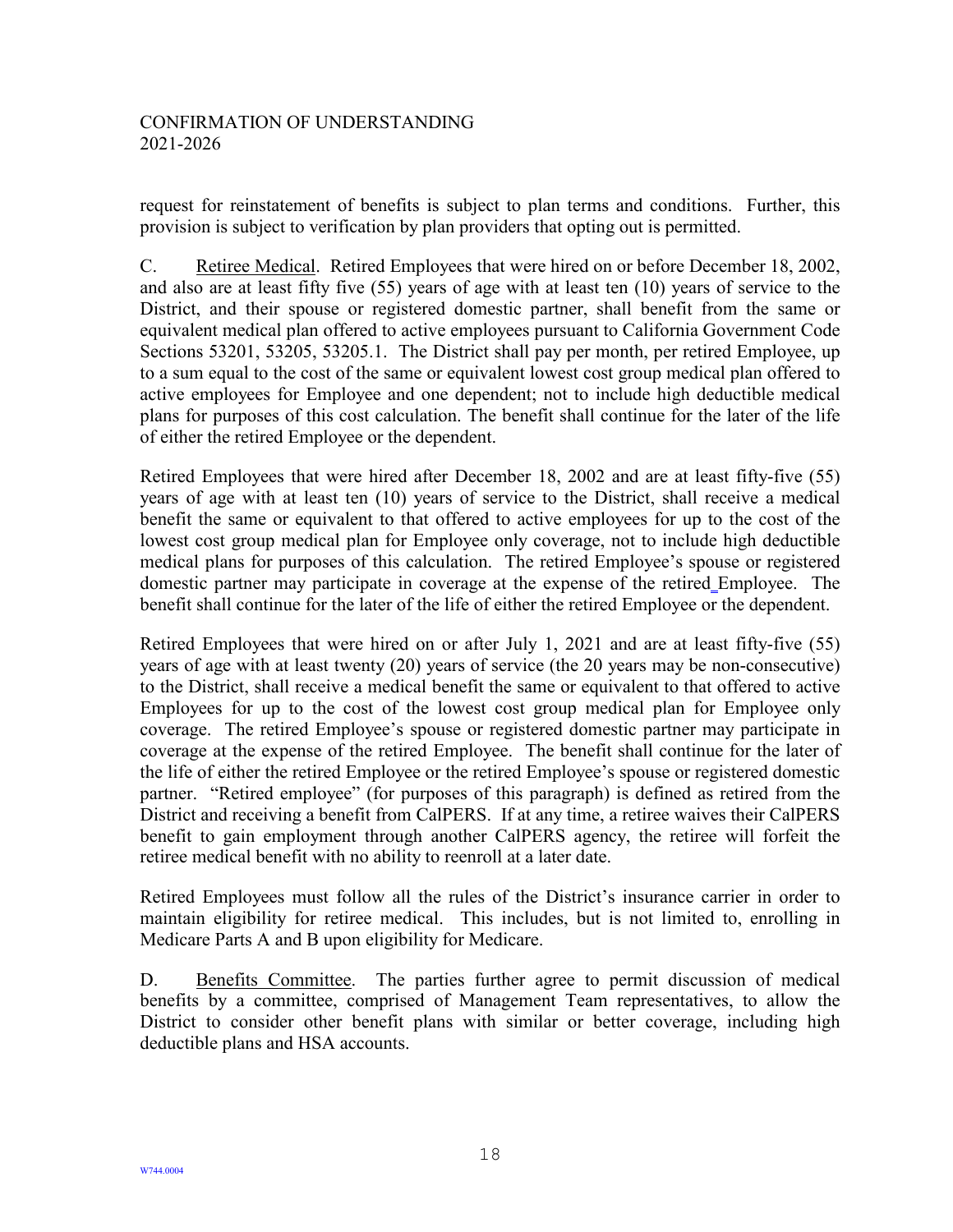#### **ARTICLE XXV** RETIREMENT BENEFITS

<span id="page-19-0"></span>A. Public Employees Retirement System. The District has a contract with the Public Employees Retirement System ("PERS") of the State of California. Employees covered by this COU shall be entitled to all of the benefits the District participates in and shall be subject to all of the obligations required by participation in one of the two plans.

The PERS Plan for Employees hired prior to December 16, 2012 ("Tier 1 Employees") shall be 2.5 percent at 55. Terms and conditions for the existing PERS Plan will remain in effect for Tier 1 Employees for the duration of this Agreement. Tier 1 Employees shall be obligated to pay 100% of the Employee contribution.

Employees hired on or after December 16, 2012 ("Tier 2 Employees") shall be enrolled in the 2 percent at 55 PERS Plan. Tier 2 Employees will be obligated to pay 100 percent of the Employee Contribution. The 2 percent at 55 Plan shall provide for benefits based on the highest three-year salary average.

Employees hired on or after January 1, 2013, who are defined as "New Members" by California law (essentially those individuals who have not been previously members of a public agency retirement system) shall be enrolled in the statutorily-required 2 percent at 62 PERS Plan. New Members will be obligated to pay 50 percent of the "normal cost" of their retirement benefits as required by State law. The 2 percent at 62 Plan shall provide for benefits based on the highest three-year salary average.

B. 401(a) Plan. The District will maintain an Internal Revenue Code 401(a) plan and will contribute to that plan two percent (2%) of Employee's annual salary. The provisions of this benefit program will be governed by the plan document.

#### **ARTICLE XXVI** GROUP LIFE AND LONG-TERM DISABILITY INSURANCE PLANS

<span id="page-19-1"></span>The District maintains a group life insurance plan and a long-term disability insurance plan for its Employees, each Employee shall be entitled to the benefits of any such coverage, as determined by the Board of Directors from time to time.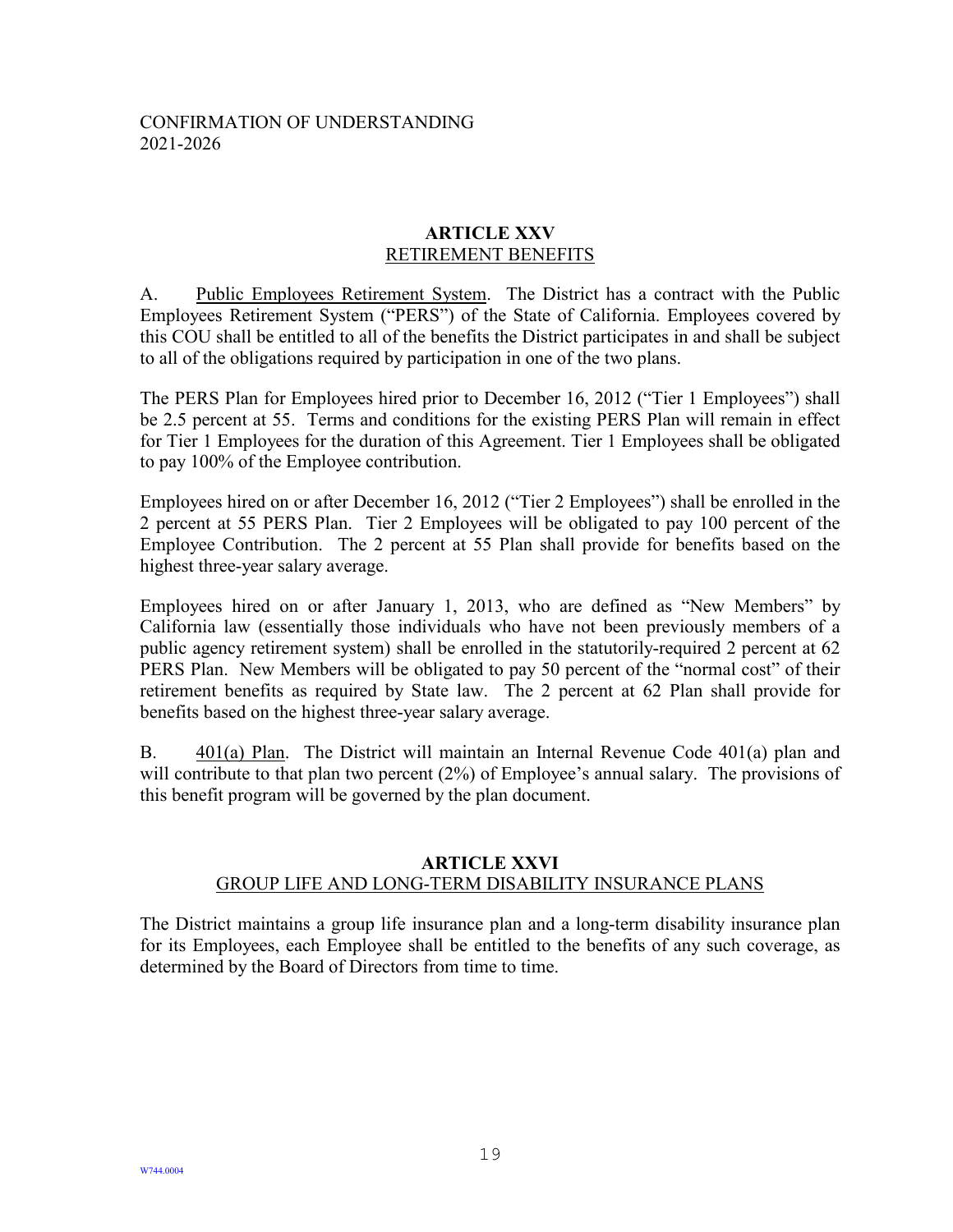#### **ARTICLE XXVII** SHORT-TERM DISABILITY INSURANCE PLAN

<span id="page-20-0"></span>A disability is absence from work necessitated by an Employee's illness, injury, or medical condition.

The purpose of the District's fully-insured Short-Term Disability policy is to provide benefits for a disabled Employee during the first ninety (90) days of a disability (the fully-insured Long-Term Disability policy elimination period). Short-Term Disability coverage shall include a provision for a seven (7) consecutive calendar day waiting period from the first day of disability before benefits begin. (There is no waiting period in the event of an accident.) If a claim is accepted for Short-Term Disability benefits, the Employee will have his/her sick leave replenished and/or be paid (at the coverage level) for the seven-day waiting period. Benefits will be paid in accordance with the fully-insured short term disability plan document.

Monthly income, as defined in the fully-insured short term disability plan document, will be paid after the seven (7) consecutive calendar day waiting period from the first day of disability period (no waiting period in the event of an accident) and will continue for up to ninety (90) days from the date of disability or until the fully-insured Long-Term Disability benefit payments commence.

Monthly income will be paid to regular Employees at 60% of their base salary on the date of disability after the seven (7) consecutive calendar day waiting period (no waiting period in the event of an accident). Employees electing Short-Term Disability may integrate sick leave with Short-Term Disability, depending on the Short-Term Disability insurance carrier rules, however, vacation, administrative leave, floating holiday and comp time earned may be used.

#### **ARTICLE XXVIII** LONGEVITY PAY

<span id="page-20-1"></span>Non-classified, non-exempt employees who have completed five (5) or more years of continuous service shall receive longevity pay commencing the month following completion of continuous service based on the following schedule:

| Years of Service          | Longevity Pay<br>Per Month |
|---------------------------|----------------------------|
| 5 years through 9 years   | \$20.00                    |
| 10 years through 14 years | \$45.00                    |
| 15 years through 19 years | \$75.00                    |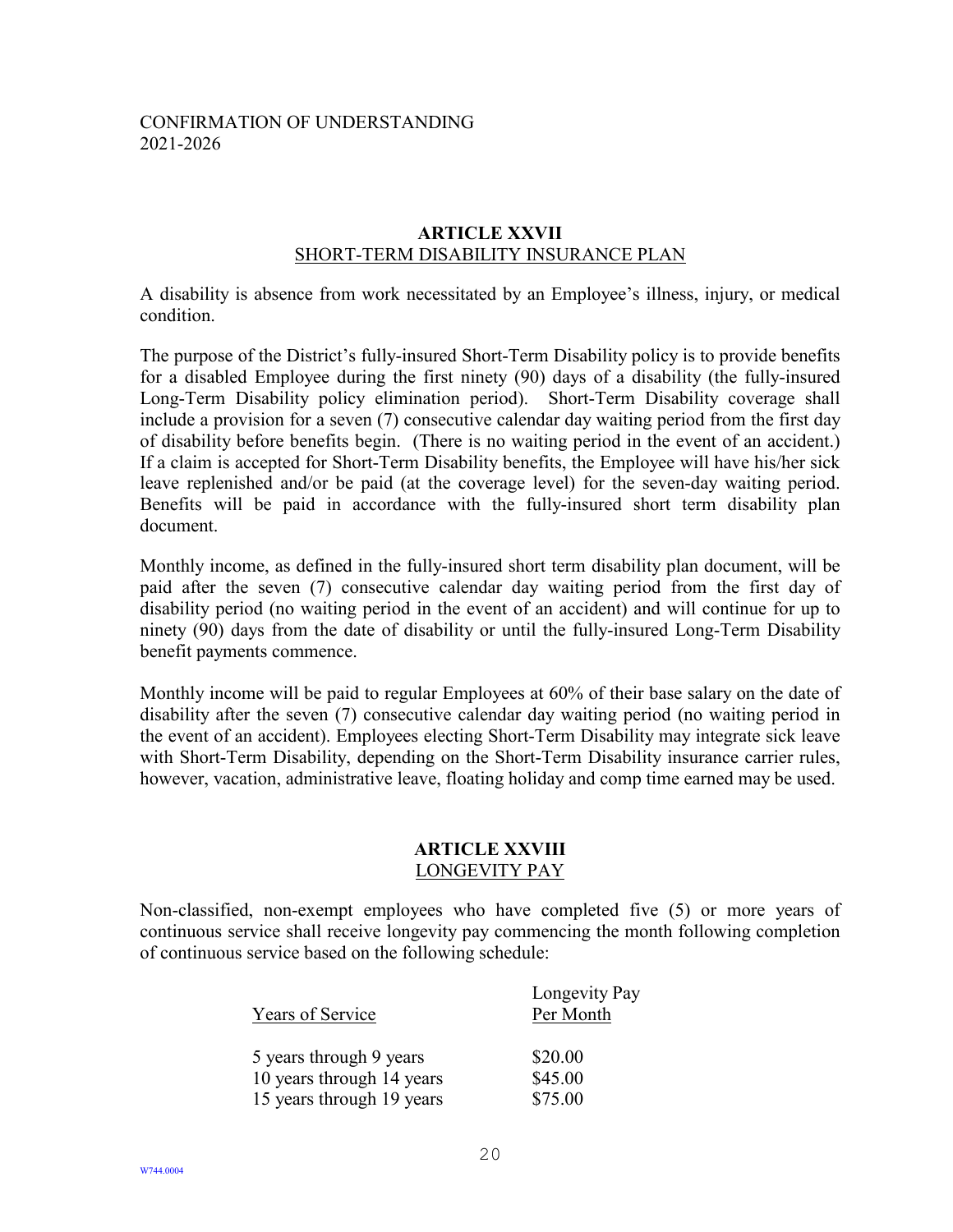| 20 years through 24 years | \$110.00 |
|---------------------------|----------|
| 25 years and more         | \$150.00 |

#### **ARTICLE XXIX** UNIFORMS AND SAFETY-TOED FOOTWEAR

<span id="page-21-0"></span>The District will reimburse any Employee the actual cost of safety-toed footwear up to \$150.00 every six calendar months or up to \$300.00 every 12 calendar months, providing said Employee's Manager has determined that such footwear is required by the nature of the Employee's job assignment and said Manager approves such reimbursement. Such reimbursement shall generally be made not more than once every six (6) month period. Uniforms and safety-toed footwear are to be worn in accordance with the District's Administrative Procedure.

#### **ARTICLE XXX** SOLICITATION

<span id="page-21-1"></span>No person shall solicit membership, collect dues or initiation fees, or conduct general Management Team business on Employer's property during working hours, except to assist in the administration and/or preparation of the COU. The Employer agrees to provide the Management Team with the use of bulletin board space.

#### **ARTICLE XXXI** GRIEVANCE PROCEDURE

<span id="page-21-2"></span>The grievance procedure hereunder shall be as provided in Section 22, of the Employer-Employee Relations Resolution of the District.

#### **ARTICLE XXXII** NO STRIKE/NO LOCKOUT CLAUSE

<span id="page-21-3"></span>The Board of Directors believes it is important for the District to continue to supply the highest quality of water available; to provide and maintain an adequate waste water collection and treatment system; and provide the best service possible at fair and reasonable rates. Therefore, the Board of Directors, all Employees and any Employee organizations will work together to prevent any disruption of service which constitutes an imminent and substantial threat to the public health and safety.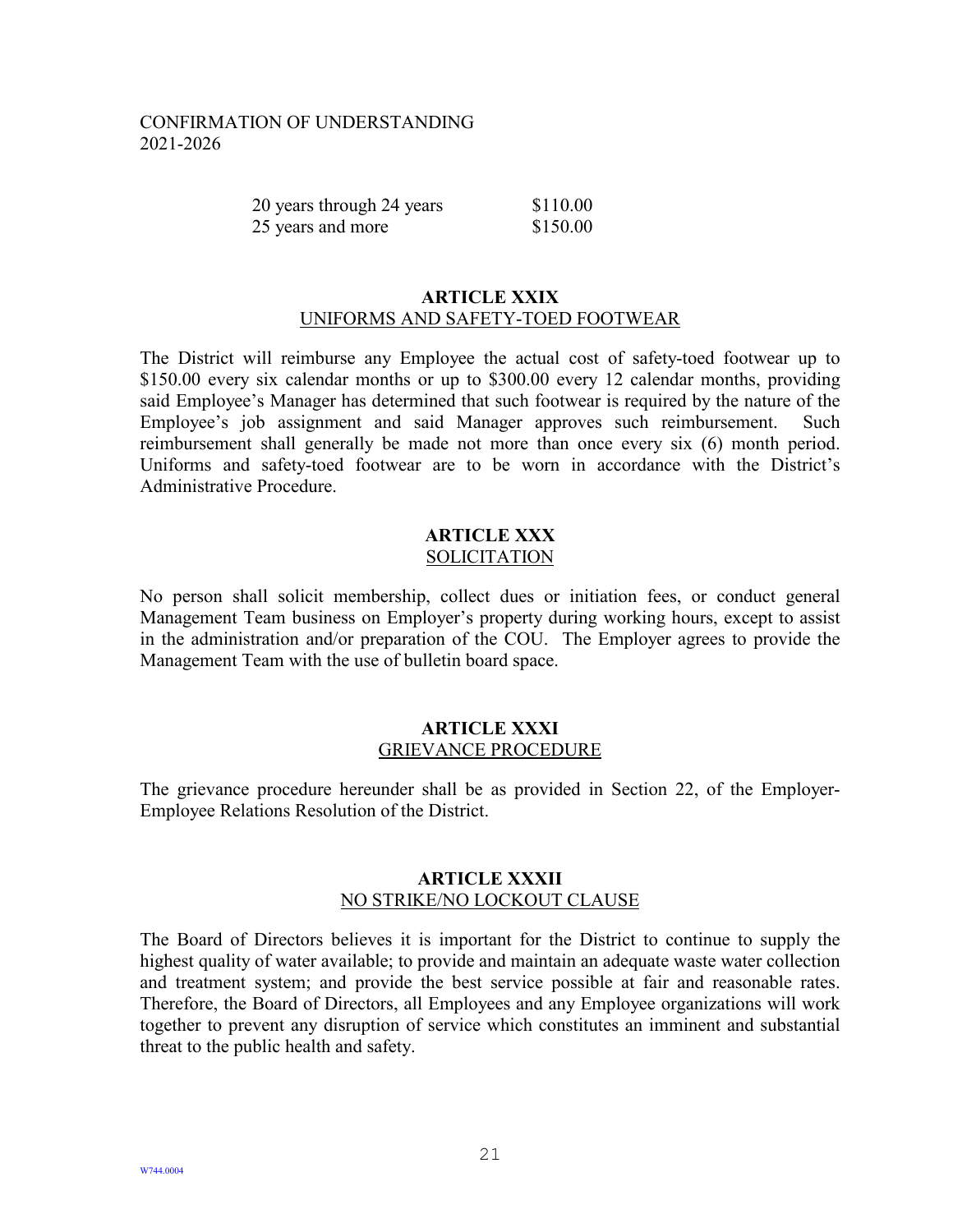A. No Lockout. The District agrees that there shall be no lockout of Management Team Employees during the term of this COU. If the District unlawfully locks out any Employees, the District will provide them back pay for any period in which they were locked out.

B. No Strike. During the term of the COU, the Management Team Employees will not cause, sanction or take part in any strike (whether sit-down, stay-in, sympathetic, general or any other kind), walk-out, picketing, stoppage of work, work slowdown, retarding or any other interference with the operation and conduct of the District's business.

C. Management Team Responsibility. In the event that any of the occurrences prohibited by the preceding Paragraph "B" take place, the Management Team shall immediately and publicly disavow such action as unauthorized and will use all means within its power to stop such action at the earliest possible time and will not honor any picket line set up under such circumstances.

D. Disciplinary Action. It is specifically understood and agreed that the District, during the first working day, or any part thereof, of any activity prohibited by Paragraph "B" above, shall have the right of reasonable discipline short of suspension, demotion or dismissal against individuals participating in such activity. However, after the first working day, or any part thereof, of prohibited activity and if such activity occurs again during the term of the COU, the District shall have the right to dismiss any Employee participating therein, which dismissal shall be considered a disciplinary discharge for just cause.

#### **ARTICLE XXXIII** TERM, TERMINATION, AND RENEWAL

<span id="page-22-0"></span>Except as otherwise provided herein, the terms and conditions of this COU shall remain in full force and effect from July 1, 2021 to midnight on the 30th day of June 2026**.**

## **ARTICLE XXXIV** WAGES

<span id="page-22-1"></span>Wages for Management Team Employees are set forth in Appendix A and reflect a two point two percent (2.2 %) cost of living adjustment effective the beginning of the last pay period in June 2021. Effective the beginning of the last pay period in June 2022, 2023, 2024 and 2025, the District shall increase the wage rate and range by the percentage change to the Consumer Price Index–U, the Riverside-San Bernardino-Ontario area for the proceeding twelve (12) months ending in January. Notwithstanding the foregoing, the minimum increase on the beginning of the last pay period in June 2022, 2023, 2024, and 2025, shall be one percent (1%) and the maximum increase shall be four percent (4%).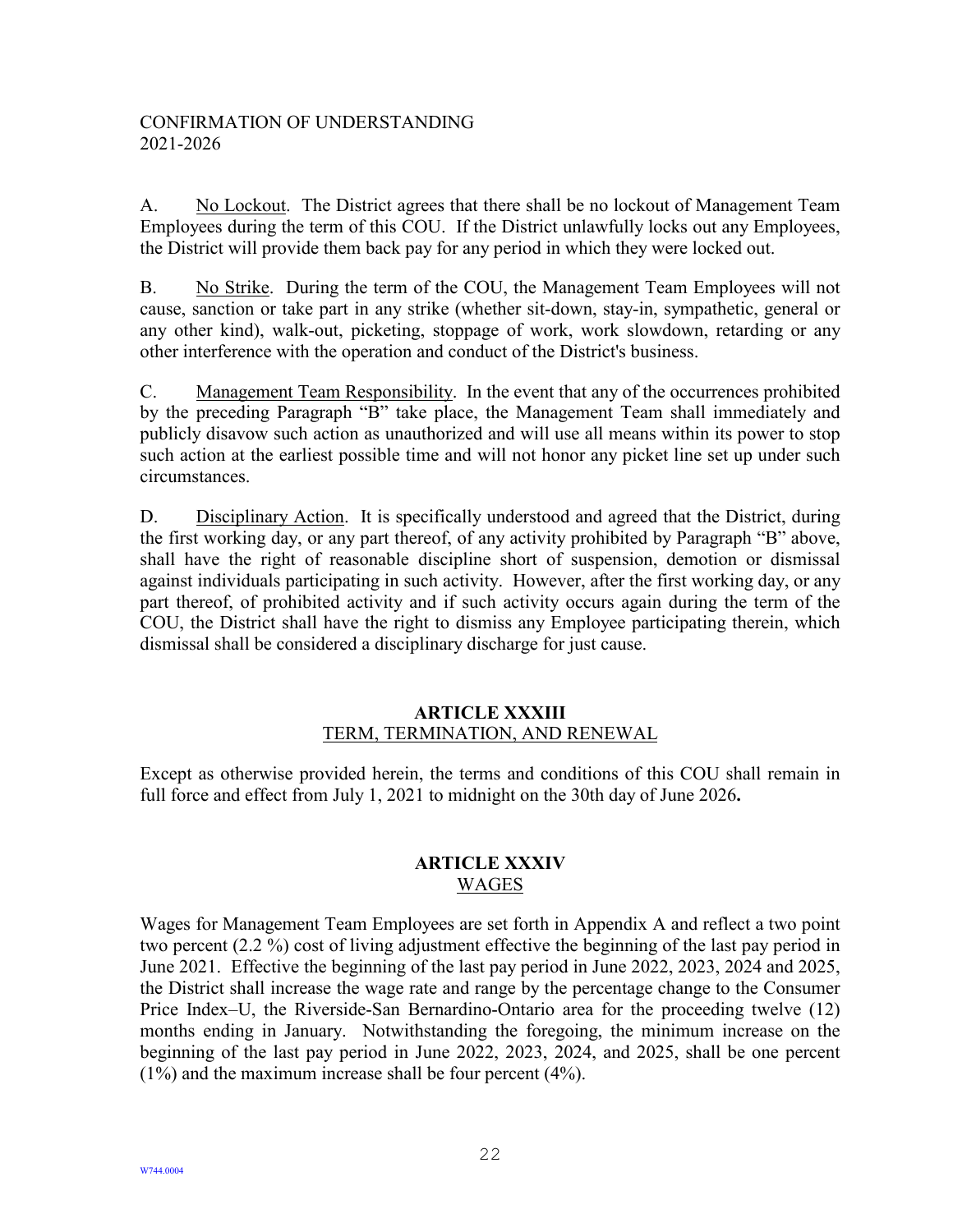#### **ARTICLE XXXV** ALTERNATIVE WORKWEEK AND TELECOMMUTING

<span id="page-23-0"></span>Upon Employee request, Management will continue, in good faith, to consider remote work arrangements and the possibility of 4/10 schedules with justification from department heads on the basis of proven operational efficiency and effectiveness. Employee requests should include reasons they believe the change is positive for both the District and its customers.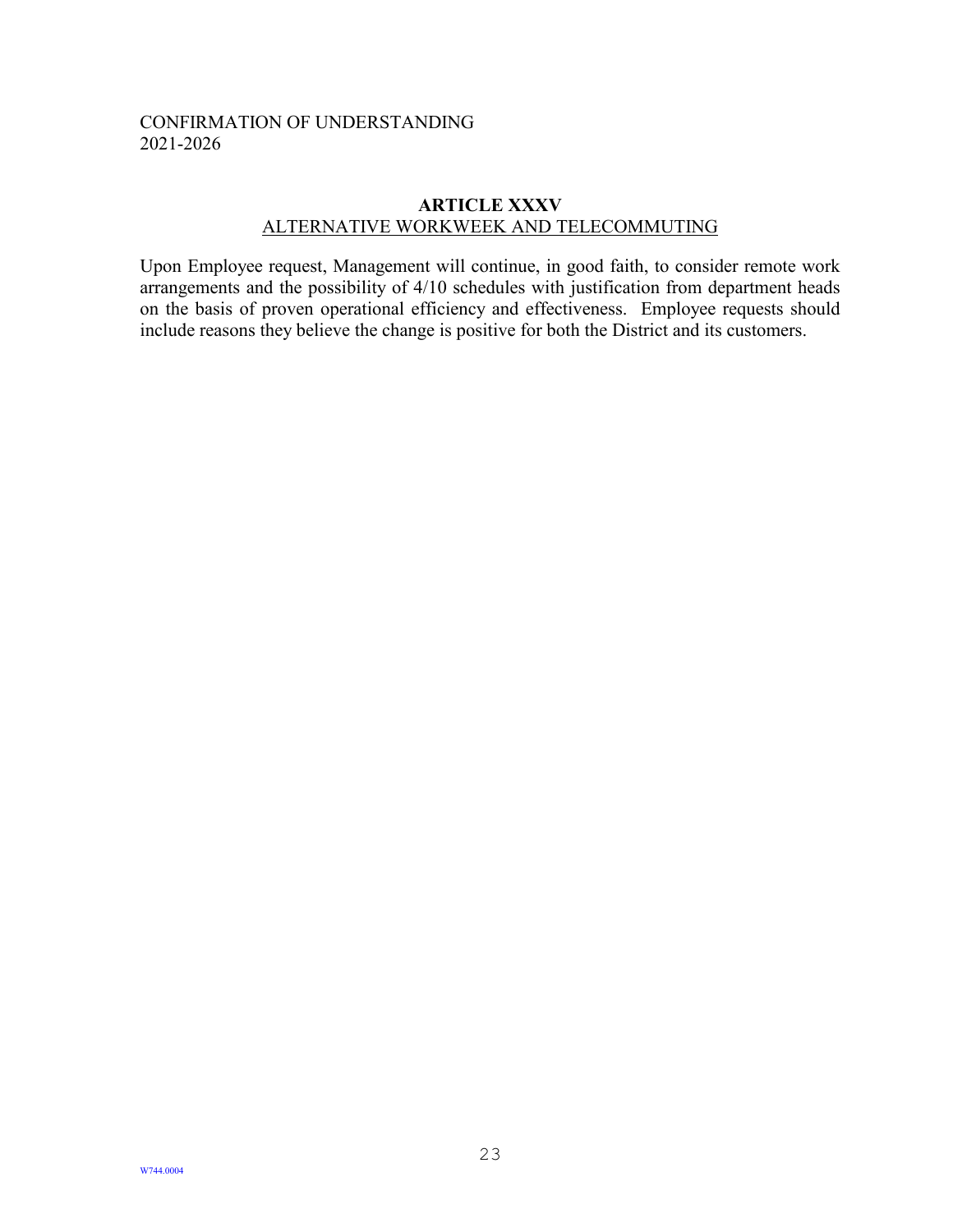DULY EXECUTED by the Parties hereto this 22 day of JONE 2021.

#### **MANAGEMENT TEAM**

**EMPLOYER** 

**MANAGEMENT TEAM EMPLOYEES** 

**Tina Barber** 

 $\overline{B}v$ 

WESTERN MUNICIPAL WATER DISTRICT OF RIVERSIDE **COUNTY** 

**Board President** 

Tina Barber **Executive Assistant** 

#### Kevin C. Mascaro  $\overline{B}v$

Kevin Mascaro Director of Finance

# $_{\rm By}$  Ryan Shaw

**Ryan Shaw** Director of Water Resources

#### **Chris Fike**  $By$

Chris Fike Deputy Director of Operations

# By: Anita Wilcox

Anita Wilcox Senior Management Analyst

# By: Luis Magallon

Albert Magallon Operations Manager - Water Quality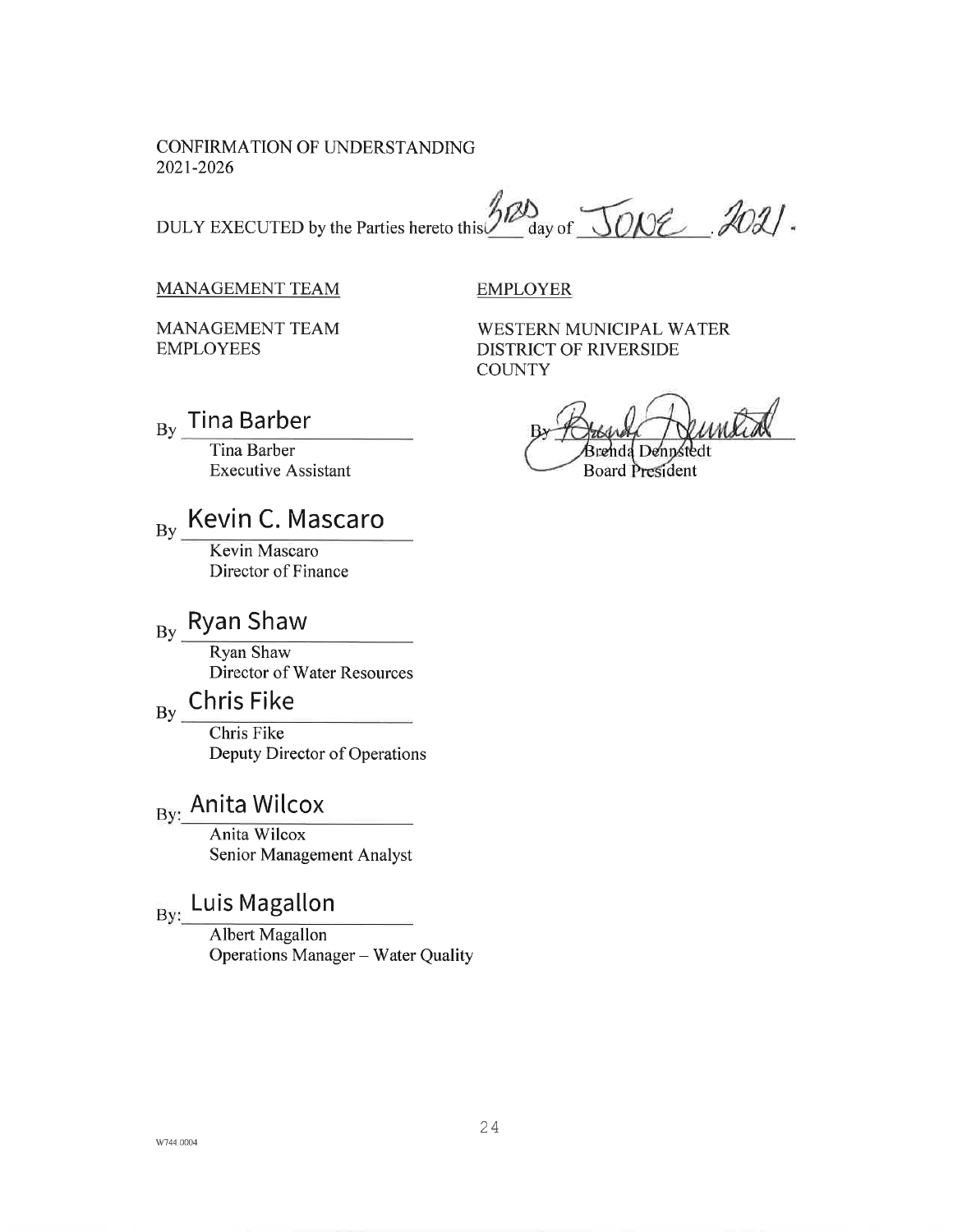## **Appendix A**



| <b>MUNICIPAL</b><br>WATER<br>DISTRICT<br><b>Job Classification Plan and Salary Grades Table</b> |               |                                           |                        |                                          |                                   |                               |
|-------------------------------------------------------------------------------------------------|---------------|-------------------------------------------|------------------------|------------------------------------------|-----------------------------------|-------------------------------|
|                                                                                                 |               | Effective: July 1, 2021                   |                        |                                          | <b>Securing Your Water Supply</b> |                               |
|                                                                                                 | <b>Salary</b> | <b>Salary Range</b><br>Time Base = Annual |                        | <b>Bargaining Unit</b><br><b>MOU/COU</b> | Exempt /                          | # of FTE's EE's<br>Authorized |
| <b>Position Description</b>                                                                     | Grade         | Low<br>High                               | WMWD Category PT/UNREP |                                          | Non-Exempt                        | Per Position *                |
| Accountant I                                                                                    | 34            | \$<br>68,630.00<br>\$97,491.00            | Classified             | <b>MOU</b>                               | Non-Exempt                        | 1                             |
| <b>Accountant II</b>                                                                            | 36            | \$<br>75,664.00<br>\$107,497.00           | Classified             | <b>MOU</b>                               | Non-Exempt                        | 0                             |
| Accountant, Senior                                                                              | 38            | 83,424.00<br>\$<br>\$124,155.00           | Classified             | <b>MOU</b>                               | Non-Exempt                        | $\overline{2}$                |
| <b>Accounting Supervisor</b>                                                                    | 41            | \$103,629.00<br>\$154,232.00              | Non-Classified         | COU                                      | Non-Exempt                        | 1                             |
| Accounting Technician I                                                                         | 28            | \$51,191.00<br>\$72,734.00                | Classified             | <b>MOU</b>                               | Non-Exempt                        | 0                             |
| Accounting Technician II                                                                        | 31            | 59,268.00<br>\$<br>\$84,214.00            | Classified             | <b>MOU</b>                               | Non-Exempt                        | 0                             |
| Accounting Technician III                                                                       | 33            | \$<br>65,348.00<br>\$92,851.00            | Classified             | <b>MOU</b>                               | Non-Exempt                        | 4                             |
| Administrative Assistant                                                                        | 33            | 65,348.00<br>\$<br>\$92,851.00            | Classified             | <b>MOU</b>                               | Non-Exempt                        | 3                             |
| Administrative Assistant (C)                                                                    | 33            | 65,348.00<br>\$92,851.00<br>\$            | Non-Classified         | COU                                      | Non-Exempt                        | 5                             |
| Administrative Services Manager                                                                 | 42            | \$111,396.00<br>\$165,792.00              | Non-Classified         | COU                                      | Exempt                            | 1                             |
| Administrative Specialist                                                                       | 31            | \$<br>59,268.00<br>\$84,214.00            | Classified             | <b>MOU</b>                               | Non-Exempt                        | 4                             |
| <b>Application Specialist I</b>                                                                 | 32            | \$<br>62,241.00<br>\$ 88,418.00           | Classified             | <b>MOU</b>                               | Non-Exempt                        | 1                             |
| Application Specialist II                                                                       | 35            | 72,065.00<br>\$<br>\$102,379.00           | Classified             | <b>MOU</b>                               | Non-Exempt                        | 0                             |
| Application Specialist III                                                                      | 38            | \$<br>83,424.00<br>\$124,155.00           | Classified             | <b>MOU</b>                               | Non-Exempt                        | 0                             |
| Application Specialist IV                                                                       | 40            | \$<br>96,402.00<br>\$143,482.00           | Classified             | <b>MOU</b>                               | Non-Exempt                        | 3                             |
| Asset Management Coordinator                                                                    | 38            | \$83,424.00<br>\$124,155.00               | Classified             | <b>MOU</b>                               | Non-Exempt                        | 2                             |
| Asset Management Supervisor                                                                     | 41            | \$103,629.00<br>\$154,232.00              | Non-Classified         | COU                                      | Non-Exempt                        | $\mathbf{1}$                  |
| Assistant Deputy Director of Operations                                                         | 45            | \$141,615.00<br>\$210,766.00              | Non-Classified         | COU                                      | Exempt                            | 1                             |
| Assistant GM/Chief Financial Officer                                                            | 48            | \$188,511.00<br>\$280,570.00              | Non-Classified         | <b>UNREP</b>                             | Exempt                            | 1                             |
| Construction Management Administrator                                                           | 40            | \$96,402.00<br>\$143,482.00               | Non-Classified         | COU                                      | Non-Exempt                        | 1                             |
| Controller                                                                                      | 44            | \$128,744.00<br>\$191,606.00              | Non-Classified         | COU                                      | Exempt                            | 1                             |
| Creative Services Specialist I                                                                  | 32            | \$62,241.00<br>\$ 88,418.00               | Classified             | <b>MOU</b>                               | Non-Exempt                        | 0                             |
| Creative Services Specialist II                                                                 | 35            | 72,065.00<br>\$<br>\$102,379.00           | Classified             | <b>MOU</b>                               | Non-Exempt                        | 0                             |
| Creative Services Specialist III                                                                | 37            | \$<br>79,448.00<br>\$112,870.00           | Classified             | <b>MOU</b>                               | Non-Exempt                        | 1                             |
| Creative Services Specialist, Senior                                                            | 39            | \$91,916.00<br>\$142,320.00               | Classified             | <b>MOU</b>                               | Non-Exempt                        | 0                             |
| Customer Service Manager                                                                        | 42            | \$111,396.00<br>\$165,792.00              | Non-Classified         | COU                                      | Exempt                            | 1                             |
| Customer Service Representative I                                                               | 28            | \$51,191.00<br>\$72,734.00                | Classified             | <b>MOU</b>                               | Non-Exempt                        | 0                             |
| Customer Service Representative II                                                              | 31            | \$<br>59,268.00<br>\$84,214.00            | Classified             | <b>MOU</b>                               | Non-Exempt                        | 3                             |
| Customer Service Representative III                                                             | 33            | \$<br>65,348.00<br>\$92,851.00            | Classified             | <b>MOU</b>                               | Non-Exempt                        | $\overline{2}$                |
| Customer Service Representative, Senior                                                         | 36            | \$75,664.00<br>\$107,497.00               | Classified             | <b>MOU</b>                               | Non-Exempt                        | $\mathbf{1}$                  |
| Deputy Director of Engineering                                                                  | 45            | \$141,615.00<br>\$210,766.00              | Non-Classified         | COU                                      | Exempt                            | 1                             |
| Deputy Director of Operations                                                                   | 45            | \$141,615.00<br>\$210,766.00              | Non-Classified         | COU                                      | Exempt                            | $\overline{2}$                |
| Deputy Director of Water Resources                                                              | 45            | \$141,615.00<br>\$210,766.00              | Non-Classified         | COU                                      | Exempt                            | 1                             |
| Deputy General Manager                                                                          | 49            | \$207,362.00<br>\$308,626.00              | Non-Classified         | <b>UNREP</b>                             | Exempt                            | 1                             |
| Director of Administration                                                                      | 46            | \$155,778.00<br>\$231,851.00              | Non-Classified         | COU                                      | Exempt                            | 1                             |
| Director of Engineering                                                                         | 46            | \$155,778.00<br>\$231,851.00              | Non-Classified         | COU                                      | Exempt                            | 1                             |
| Director of Finance                                                                             | 46            | \$155,778.00<br>\$231,851.00              | Non-Classified         | COU                                      | Exempt                            | 1                             |
| Director of Human Resources                                                                     | 46            | \$155,778.00<br>\$231,851.00              | Non-Classified         | <b>UNREP</b>                             | Exempt                            | 1                             |
| Director of Operations                                                                          | 46            | \$155,778.00<br>\$231,851.00              | Non-Classified         | COU                                      | Exempt                            | 1                             |
| Director of Strategic Communications                                                            | 46            | \$155,778.00<br>\$231,851.00              | Non-Classified         | COU                                      | Exempt                            | 1                             |
| Director of Water Resources                                                                     | 46            | \$155,778.00<br>\$231,851.00              | Non-Classified         | COU                                      | Exempt                            | 1                             |
| Engineer I                                                                                      | 40            | \$96,402.00<br>\$143,482.00               | Non-Classified         | COU                                      | Exempt                            | 0                             |
| Engineer II                                                                                     | 42            | \$111,396.00<br>\$165,792.00              | Non-Classified         | COU                                      | Exempt                            | 1                             |
| Engineer, Senior                                                                                | 43            | \$119,754.00<br>\$178,237.00              | Non-Classified         | COU                                      | Exempt                            | 3                             |
| Engineering Technician I                                                                        | 33            | \$ 65,348.00<br>\$92,851.00               | Classified             | <b>MOU</b>                               | Non-Exempt                        | 0                             |
| Engineering Technician II                                                                       | 35            | \$72,065.00<br>\$102,379.00               | Classified             | <b>MOU</b>                               | Non-Exempt                        | 1                             |
| Engineering Technician, Senior                                                                  | 37            | \$79,448.00<br>\$112,870.00               | Classified             | <b>MOU</b>                               | Non-Exempt                        | 1                             |
| <b>Executive Assistant</b>                                                                      | 38            | 83,424.00<br>\$124,155.00<br>\$           | Non-Classified         | COU                                      | Non-Exempt                        | 4                             |
| Financial Analyst I                                                                             | 36            | \$75,664.00<br>\$107,497.00               | Non-Classified         | COU                                      | Non-Exempt                        | 0                             |
| Financial Analyst II                                                                            | 38            | \$<br>83,424.00<br>\$124,155.00           | Non-Classified         | COU                                      | Non-Exempt                        | 1                             |
| General Manager                                                                                 | N/A           | \$<br>\$303,825.76                        | Non-Classified         | <b>UNREP</b>                             | Exempt                            | 1                             |
| Government Relations Officer I                                                                  | 38            | \$ 83,424.00<br>\$124,155.00              | Non-Classified         | COU                                      | Exempt                            | 1                             |
| Government Relations Officer II                                                                 | 40            | \$96,402.00<br>\$143,482.00               | Non-Classified         | COU                                      | Exempt                            | 0                             |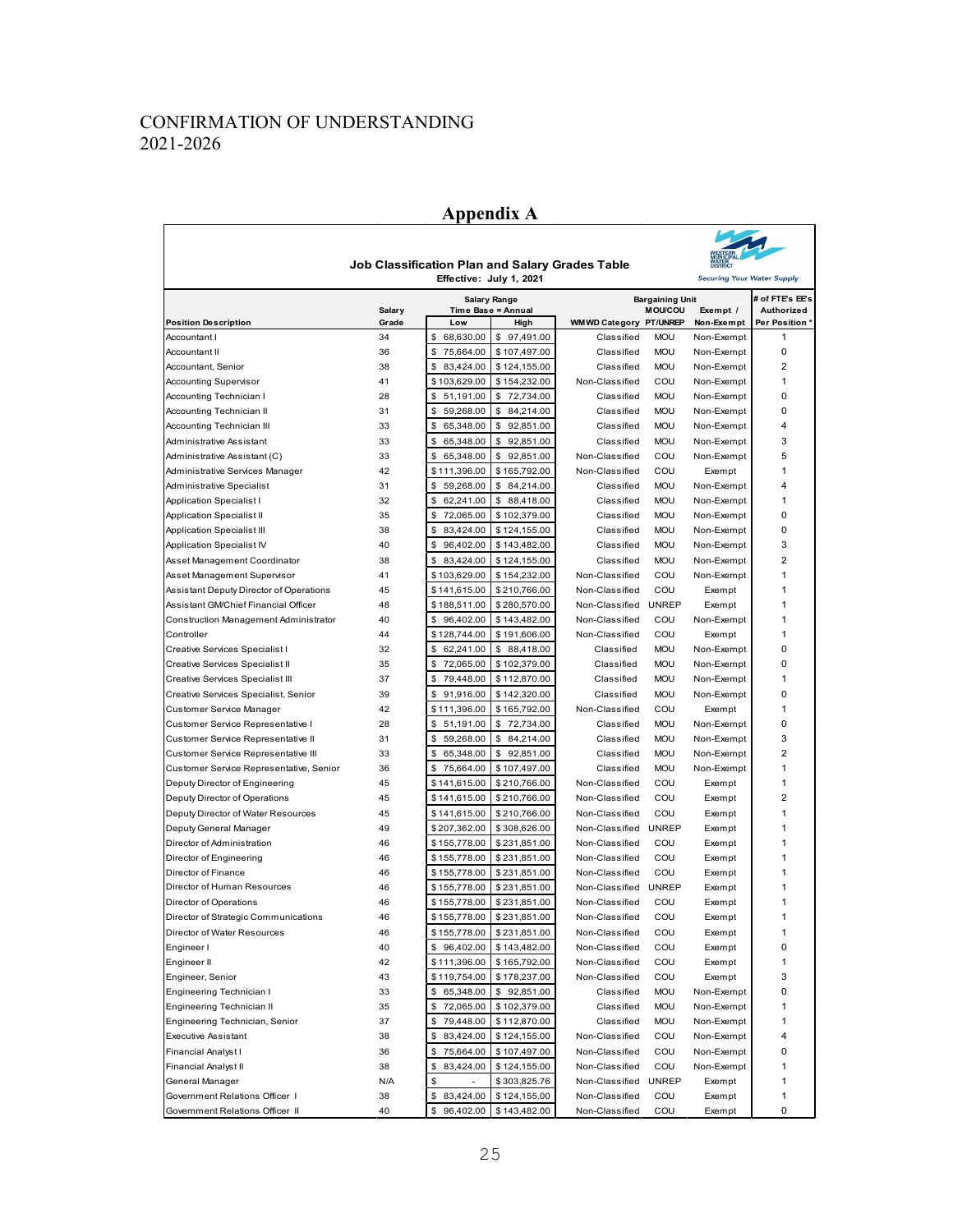| VESTERN<br>MUNICIPAL<br><b>WATER</b> |                              |
|--------------------------------------|------------------------------|
| <b>DISTRICT</b>                      |                              |
|                                      | $\sim$ $14/a$<br>$\mathbf v$ |

#### **Job Classification Plan and Salary Grades Table Effective: July 1, 2021**

| Effective: July 1, 2021<br>securing four water supply                                                                                                                                                                                                                                                                                                                  |                        |                       |                             |                                    |                             |                          |                              |  |  |
|------------------------------------------------------------------------------------------------------------------------------------------------------------------------------------------------------------------------------------------------------------------------------------------------------------------------------------------------------------------------|------------------------|-----------------------|-----------------------------|------------------------------------|-----------------------------|--------------------------|------------------------------|--|--|
|                                                                                                                                                                                                                                                                                                                                                                        |                        | <b>Salary Range</b>   |                             | <b>Bargaining Unit</b>             | # of FTE's EE's             |                          |                              |  |  |
| <b>Position Description</b>                                                                                                                                                                                                                                                                                                                                            | <b>Salary</b><br>Grade | Low                   | Time Base = Annual<br>High  | WMWD Category PT/UNREP             | <b>MOU/COU</b>              | Exempt /<br>Non-Exempt   | Authorized<br>Per Position * |  |  |
| Human Resources Specialist I                                                                                                                                                                                                                                                                                                                                           | 31                     | \$<br>59,268.00       | \$<br>84,214.00             | Non-Classified                     | COU                         | Non-Exempt               | 0                            |  |  |
| Human Resources Specialist II                                                                                                                                                                                                                                                                                                                                          | 33                     | 65,348.00<br>\$       | \$92,851.00                 | Non-Classified                     | COU                         | Non-Exempt               | 0                            |  |  |
| Human Resources Analyst I                                                                                                                                                                                                                                                                                                                                              | 35                     | 72,065.00<br>\$       | \$102,379.00                | Non-Classified                     | COU                         | Exempt                   | 0                            |  |  |
| Human Resources Analyst II                                                                                                                                                                                                                                                                                                                                             | 37                     | \$<br>79,448.00       | \$112,870.00                | Non-Classified                     | COU                         | Exempt                   | 1                            |  |  |
| Human Resources Analyst, Senior                                                                                                                                                                                                                                                                                                                                        | 39                     | 91,916.00<br>\$       | \$142,320.00                | Non-Classified                     | COU                         | Exempt                   | 0                            |  |  |
| Information Technology Manager                                                                                                                                                                                                                                                                                                                                         | 42                     | \$111,396.00          | \$165,792.00                | Non-Classified                     | COU                         | Exempt                   | 1                            |  |  |
| <b>Internal Auditor</b>                                                                                                                                                                                                                                                                                                                                                | 42                     | \$111,396.00          | \$165,792.00                | Non-Classified                     | COU                         | Exempt                   | 1                            |  |  |
| IT Specialists I                                                                                                                                                                                                                                                                                                                                                       | 32                     | 62,241.00<br>\$       | \$ 88,418.00                | Classified                         | <b>MOU</b>                  | Non-Exempt               | 0                            |  |  |
| IT Specialists II                                                                                                                                                                                                                                                                                                                                                      | 35                     | \$<br>72,065.00       | \$102,379.00                | Classified                         | <b>MOU</b>                  | Non-Exempt               | 1                            |  |  |
| IT Specialists III                                                                                                                                                                                                                                                                                                                                                     | 38                     | \$<br>83,424.00       | \$124,155.00                | Classified                         | <b>MOU</b>                  | Non-Exempt               | 0                            |  |  |
| IT Specialists IV                                                                                                                                                                                                                                                                                                                                                      | 40                     | \$<br>96,402.00       | \$143,482.00                | Classified                         | <b>MOU</b>                  | Non-Exempt               | 2                            |  |  |
| Management Analyst I                                                                                                                                                                                                                                                                                                                                                   | 36                     | 75,664.00<br>\$       | \$107,497.00                | Non-Classified                     | COU                         | Non-Exempt               | 0                            |  |  |
| Management Analyst II                                                                                                                                                                                                                                                                                                                                                  | 38                     | \$<br>83,424.00       | \$124,155.00                | Non-Classified                     | COU                         | Non-Exempt               | 2                            |  |  |
| Management Analyst, Senior                                                                                                                                                                                                                                                                                                                                             | 40                     | \$<br>96,402.00       | \$143,482.00                | Non-Classified                     | COU                         | Exempt                   | 2                            |  |  |
| Meter Service Operations Technician I                                                                                                                                                                                                                                                                                                                                  | 29                     | \$<br>53,759.00       | \$76,373.00                 | Classified                         | <b>MOU</b>                  | Non-Exempt               | 0                            |  |  |
| Meter Service Operations Technician II                                                                                                                                                                                                                                                                                                                                 | 32                     | 62,241.00<br>\$       | \$ 88,418.00                | Classified                         | <b>MOU</b>                  | Non-Exempt               | 0                            |  |  |
| Meter Service Operations Technician III                                                                                                                                                                                                                                                                                                                                | 34                     | 68,630.00<br>\$       | \$97,491.00                 | Classified                         | <b>MOU</b>                  | Non-Exempt               | 2                            |  |  |
| Meter Service Operations Technician IV                                                                                                                                                                                                                                                                                                                                 | 36                     | \$<br>75,664.00       | \$107,497.00                | Classified                         | <b>MOU</b>                  | Non-Exempt               | 0                            |  |  |
| Office Assistant                                                                                                                                                                                                                                                                                                                                                       | 25                     | \$<br>44,227.00       | \$62,827.00                 | Classified                         | <b>MOU</b>                  | Non-Exempt               | 0                            |  |  |
| Office Assistant, Senior                                                                                                                                                                                                                                                                                                                                               | 27                     | 48,764.00<br>\$       | \$69,266.00                 | Classified                         | <b>MOU</b>                  | Non-Exempt               | 3                            |  |  |
| Operations Field Manager                                                                                                                                                                                                                                                                                                                                               | 44                     | \$128,744.00          | \$191,606.00                | Non-Classified                     | COU                         | Exempt                   | 5                            |  |  |
| Operations Supervisor                                                                                                                                                                                                                                                                                                                                                  | 41                     | \$103,629.00          | \$154,232.00                | Non-Classified                     | COU                         | Non-Exempt               | 1                            |  |  |
| Operations Technician I                                                                                                                                                                                                                                                                                                                                                | 29                     | \$<br>53,759.00       | \$76,373.00                 | Classified                         | <b>MOU</b>                  | Non-Exempt               | 3                            |  |  |
| Operations Technician II                                                                                                                                                                                                                                                                                                                                               | 32                     | \$<br>62,241.00       | \$ 88,418.00                | Classified                         | <b>MOU</b>                  | Non-Exempt               | 10                           |  |  |
| Operations Technician III                                                                                                                                                                                                                                                                                                                                              | 34                     | \$<br>68,630.00       | \$97,491.00                 | Classified                         | <b>MOU</b>                  | Non-Exempt               | 15                           |  |  |
| Operations Technician IV                                                                                                                                                                                                                                                                                                                                               | 36                     | \$<br>75,664.00       | \$107,497.00                | Classified                         | <b>MOU</b>                  | Non-Exempt               | 15                           |  |  |
| Principal Engineer                                                                                                                                                                                                                                                                                                                                                     | 44                     | \$128,744.00          | \$191,606.00                | Non-Classified                     | COU                         | Exempt                   | 3                            |  |  |
| <b>Purchasing Specialist</b>                                                                                                                                                                                                                                                                                                                                           | 38                     | 83,424.00<br>\$       | \$124,155.00                | Classified                         | <b>MOU</b>                  | Non-Exempt               | 1                            |  |  |
| Safety Compliance Coordinator                                                                                                                                                                                                                                                                                                                                          | 36                     | \$<br>75,664.00       | \$107,497.00                | Classified                         | <b>MOU</b>                  | Non-Exempt               | 1                            |  |  |
| Safety Officer                                                                                                                                                                                                                                                                                                                                                         | 40                     | \$<br>96,402.00       | \$143,482.00                | Non-Classified                     | COU                         | Exempt                   | 1                            |  |  |
| Senior Operations Technician I                                                                                                                                                                                                                                                                                                                                         | 37                     | \$<br>79,448.00       | \$112,870.00                | Classified                         | <b>MOU</b>                  | Non-Exempt               | 6                            |  |  |
| Senior Operations Technician II                                                                                                                                                                                                                                                                                                                                        | 38                     | 83,424.00<br>\$       | \$124,155.00                | Classified                         | <b>MOU</b>                  | Non-Exempt               | 7                            |  |  |
| Source Control Program Manager                                                                                                                                                                                                                                                                                                                                         | 42                     | \$111,396.00          | \$165,792.00                | Non-Classified                     | COU                         | Exempt                   | 1                            |  |  |
| Source Control Program Specialist I                                                                                                                                                                                                                                                                                                                                    | 37                     | 79,448.00<br>\$       | \$112,870.00                | Classified                         | <b>MOU</b>                  | Non-Exempt               | 0                            |  |  |
| Source Control Program Specialist II                                                                                                                                                                                                                                                                                                                                   | 38                     | \$<br>83,424.00       |                             | Classified                         | <b>MOU</b>                  | Non-Exempt               | 2                            |  |  |
| Strategic Communications Representative I                                                                                                                                                                                                                                                                                                                              | 33                     | \$<br>65,348.00       | \$124,155.00<br>\$92,851.00 | Classified                         | <b>MOU</b>                  |                          | 0                            |  |  |
| Strategic Communications Representative II                                                                                                                                                                                                                                                                                                                             | 37                     | 79,448.00<br>\$       |                             | Classified                         | <b>MOU</b>                  | Non-Exempt<br>Non-Exempt | 1                            |  |  |
| Strategic Communications Representative,                                                                                                                                                                                                                                                                                                                               |                        |                       | \$112,870.00                |                                    |                             |                          |                              |  |  |
| Senior                                                                                                                                                                                                                                                                                                                                                                 | 40                     | \$96,402.00           | \$143,482.00                | Classified                         | <b>MOU</b>                  | Non-Exempt               | 0                            |  |  |
| Strategic Communications Specialist                                                                                                                                                                                                                                                                                                                                    | 31                     | \$<br>59,268.00       | \$84,214.00                 | Classified                         | <b>MOU</b>                  | Non-Exempt               | 0                            |  |  |
| Strategic Communications Supervisor                                                                                                                                                                                                                                                                                                                                    | 41                     | \$103,629.00          | \$154,232.00                | Non-Classified                     | COU                         | Exempt                   | 1                            |  |  |
| Water Resource Analyst                                                                                                                                                                                                                                                                                                                                                 | 38                     | \$<br>83,424.00       | \$124,155.00                | Non-Classified                     | COU                         | Non-Exempt               | 1                            |  |  |
| Water Resources Specialist I                                                                                                                                                                                                                                                                                                                                           | 33                     | 65,348.00<br>\$       | \$92,851.00                 | Classified                         | <b>MOU</b>                  | Non-Exempt               | 0                            |  |  |
| Water Resources Specialist II                                                                                                                                                                                                                                                                                                                                          | 37                     | \$79,448.00           | \$112,870.00                | Classified                         | <b>MOU</b>                  | Non-Exempt               | 1                            |  |  |
| Water Resources Specialist III                                                                                                                                                                                                                                                                                                                                         | 40                     | \$<br>96,402.00       | \$143,482.00                | Classified                         | <b>MOU</b>                  | Non-Exempt               | 2                            |  |  |
| 157<br>AUTHORIZED TOTAL FTE COUNT:                                                                                                                                                                                                                                                                                                                                     |                        |                       |                             |                                    |                             |                          |                              |  |  |
| *Job classifications having multiple grades within the series (I/I/III/IV & SR.) are flex positions and fall within one job description. Office Assistant/Senior Office Assistant and<br>Administrative Assistant are an established flex series. Authorized FTE's can be substituted at other levels within the series. Flex promotions can occur during the year and |                        |                       |                             |                                    |                             |                          |                              |  |  |
| at the annual performance evaluation process and change the FTE's per position.                                                                                                                                                                                                                                                                                        |                        |                       |                             |                                    |                             |                          |                              |  |  |
| Cost of Living Adjustment effective July 1, 2021 = 2.2%                                                                                                                                                                                                                                                                                                                |                        |                       |                             |                                    |                             |                          |                              |  |  |
| AUTHORIZED TOTAL FTE COUNT: 157; no change to full-time headcount from previous year.                                                                                                                                                                                                                                                                                  |                        |                       |                             |                                    |                             |                          |                              |  |  |
| Part -Time Employees are hired and compensated per District Policy HR-17-DW; starting range established is California minimum wage up to \$35.00 per hour.                                                                                                                                                                                                             |                        |                       |                             |                                    |                             |                          |                              |  |  |
| <b>Bargaining Unit Abbreviations:</b>                                                                                                                                                                                                                                                                                                                                  |                        |                       |                             | Position Description Abbreviation: |                             |                          |                              |  |  |
| MOU = Employee Association                                                                                                                                                                                                                                                                                                                                             |                        | UNREP = Unrepresented |                             |                                    | Confidential Position = (C) |                          |                              |  |  |
| COU = Management/Professional/Confidential                                                                                                                                                                                                                                                                                                                             |                        |                       |                             |                                    |                             |                          |                              |  |  |

Presented to Board: Updated:

Τ

т

May 19, 2021 July 1, 2021